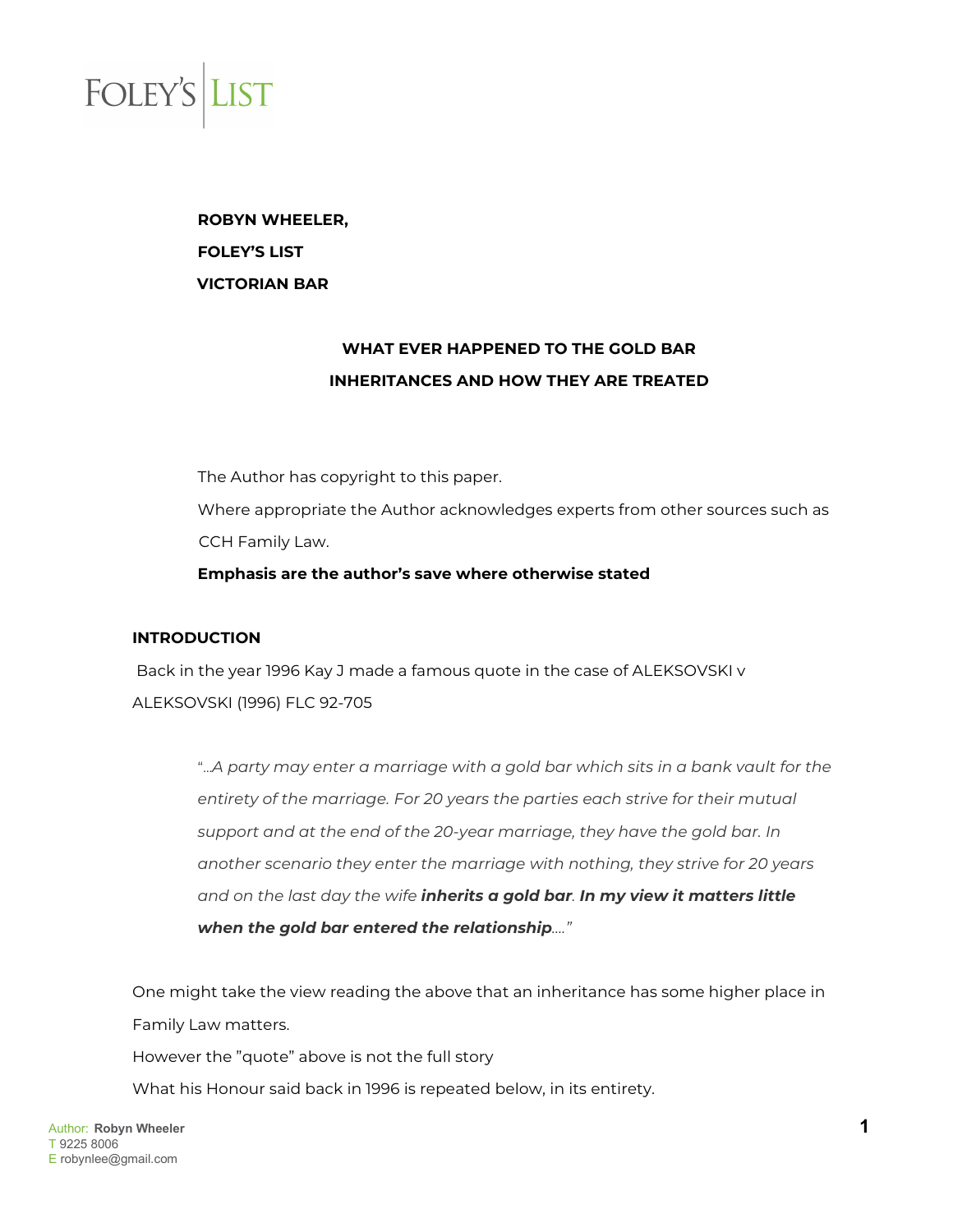*In my view whether the capital sum was acquired early in the marriage, in the midst of the marriage or late in the marriage, the same principles apply to it. The Judge must weigh up various areas of contribution. In a short marriage, significant weight might be given to a large capital contribution. In a long marriage, other factors often assume great significance and ought not be left almost unseen by eyes dazzled by the magnitude of recently acquired capital. A party may enter a marriage with a gold bar which sits in a bank vault for the entirety of the marriage. For 20 years the parties each strive for their mutual support and at the end of the 20 year marriage, they have the gold bar. In another scenario they enter the marriage with nothing, they strive for 20 years and on the last day the wife inherits a gold bar. In my view it matters little when the gold bar entered the relationship. What is important is to somehow give a reasonable value to all of the elements that go to making up the entirety of the marriage relationship. Just as early capital contribution is diminished by subsequent events during the marriage, late capital contribution which leads to an accelerated improvement in the value of the assets of the parties may also be given something less than directly proportional weight because of those other elements …"*

It is the view of this author that His Honour was completely right in his analysis and that if one takes the full paragraph as a guide one should not go too far astray when advising ones clients. His Honour does what we all forget to do. That is consider and weigh ALL factors as set out in the LEGISLATION

I shall expand upon this in this paper using examples on the oft vexed question how to deal with inheritances

#### **A LOOK AT ALEXSOVSKI**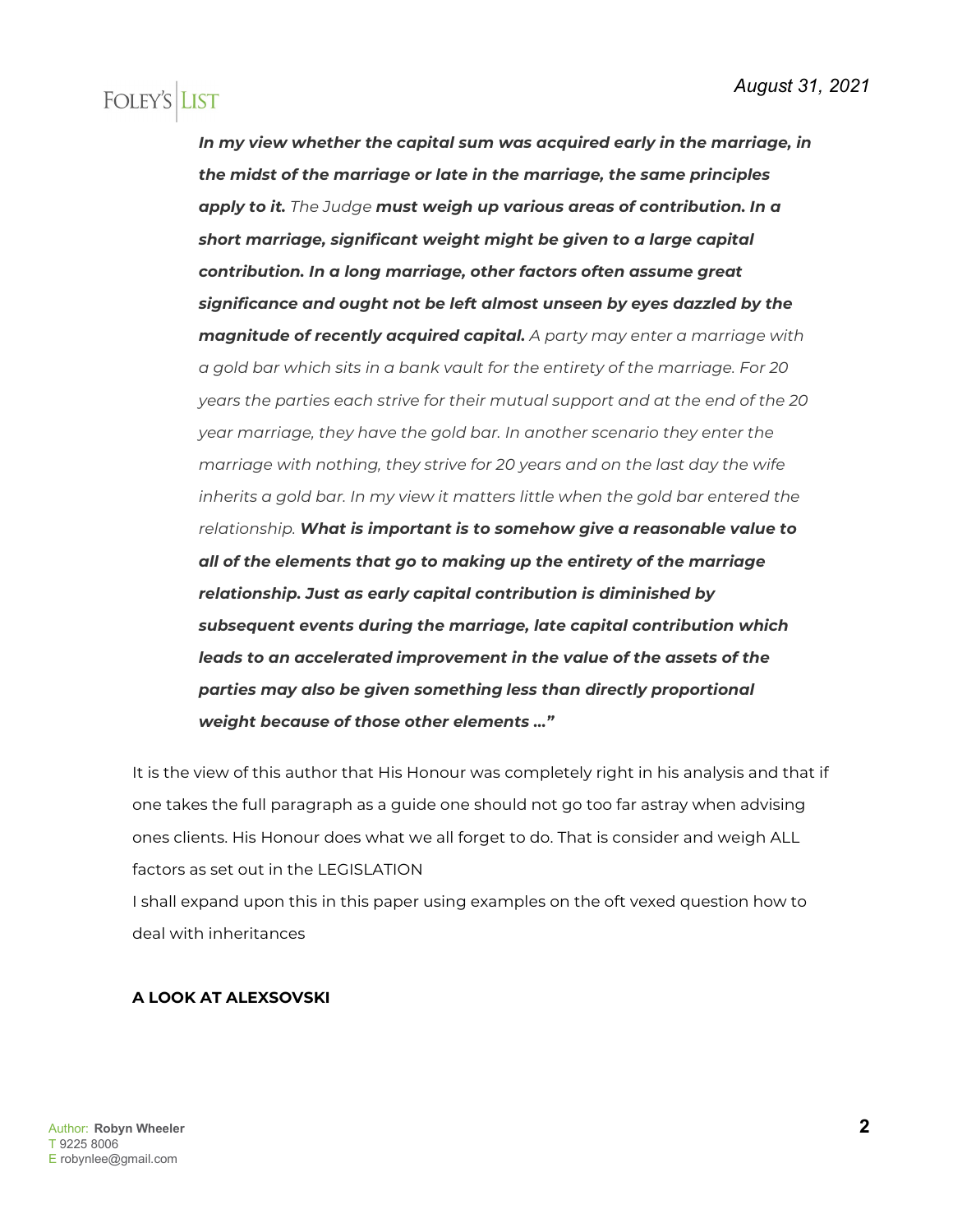This case was actually not about an inheritance! Rather the wife, late in the 18 year marriage, received a large sum of money after a car accident. There were three children aged 19, 15 and 11 at the time of the trial, all living with the Wife, The Aleksovskis were not wealthy, and both had worked in similar paid jobs although the Husband was retrenched and received a small payment for that late in the marriage. The parties renovated their home in the latter half of the marriage with the husband doing a large amount of the labour. The wife's compensation for her car accident (for pain and suffering) was used in part to purchase a unit a year before separation.

At trial the judge found the Wife to have been principally if not exclusively responsible for the care of the children with assistance from her mother following the accident. At trial the Husband was unemployed and had broken English and more limited prospects for employment than the Wife ( her prospects were not great either)

The Wife's employer had gone into liquidation with a small payment to her but she had better hope of getting a new job,

At trial the Wife got the FMH and half the unit.

As Baker and Rowlands J described it, *"the lions share*". (In fact 77.28 % to the Wife and 22.72% to the Husband)

At trial the Judge did not set out an asset list and their honours felt had he done so and stood back and looked at the overall effect on each of the parties he would have realised the orders could not be just or equitable

I quote their honours from page 83,435

*The manner in which his Honour structured his orders was to quarantine the Thomastown unit as a contribution made solely by the wife because of her compensation award and then provide for the wife a further 15 per cent of the parties' interest in the former matrimonial home (which he quantified at 60 per cent in her favour) because of s 75(2) factors which again favoured her. Such an order left the wife with the lion's share of the parties' property in a case where she was to receive approximately \$13,000 by way of a retrenchment package and, at the same time, had some earning capacity.*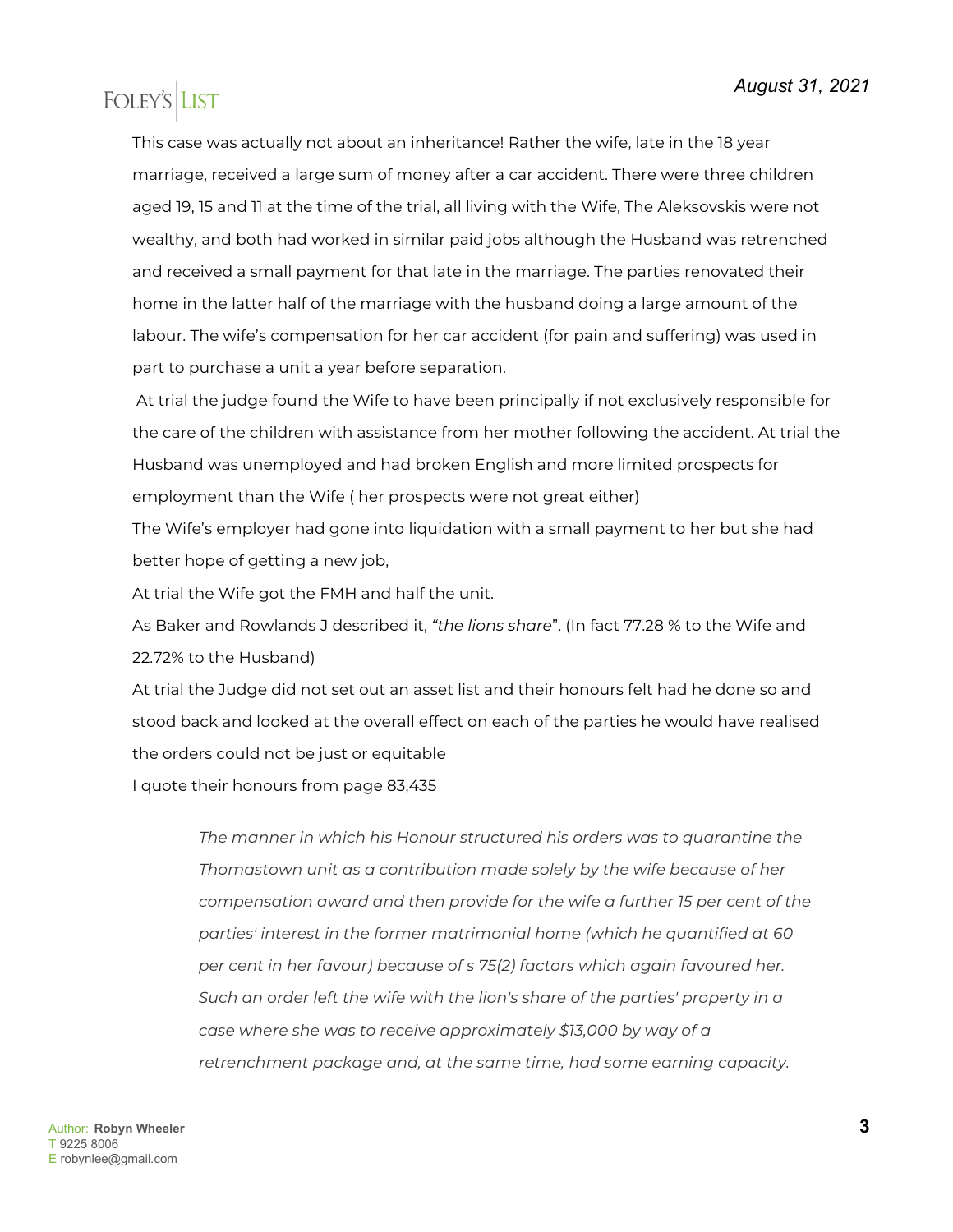*Unfortunately, the trial Judge did not set out a list of the assets and the liabilities of the parties, which, in our view, is essential in property cases, where s 79(4) contributions have to be weighed and assessed and s 75(2) factors considered. Had that been done, it must have become apparent to his Honour, before making his final orders, that the result which he achieved was plainly wrong. In other words, he did not stand back and consider the overall effect on each of the parties of the orders which he was proposing, or consider whether or not such order was just and equitable.*

We can see a lot in that highlighted passage on the theme of section 79(2) of the act being the **overarching consideration**.

Their Honours also said this .*.*. (at p 83,437):

"*It is therefore necessary that trial Judges weigh and assess the contributions of all kinds and from all sources made by each of the parties throughout the period of their cohabitation and then translate such assessment into a percentage of the overall property of the parties or provide for a transfer of property in specie in accordance with that assessment.*

*It really comes down to questions of weight. Whilst weight would and must be given to a contribution which a party makes shortly before the separation, less weight may be given to a contribution made by one of the parties to a marriage early in the cohabitation period of a long marriage, particularly in circumstances where the contribution has gone into the parties' assets or been used up in the payment of family expenses."*

Their Honours then determined the matter on a 62%/38% basis in favour of the Wife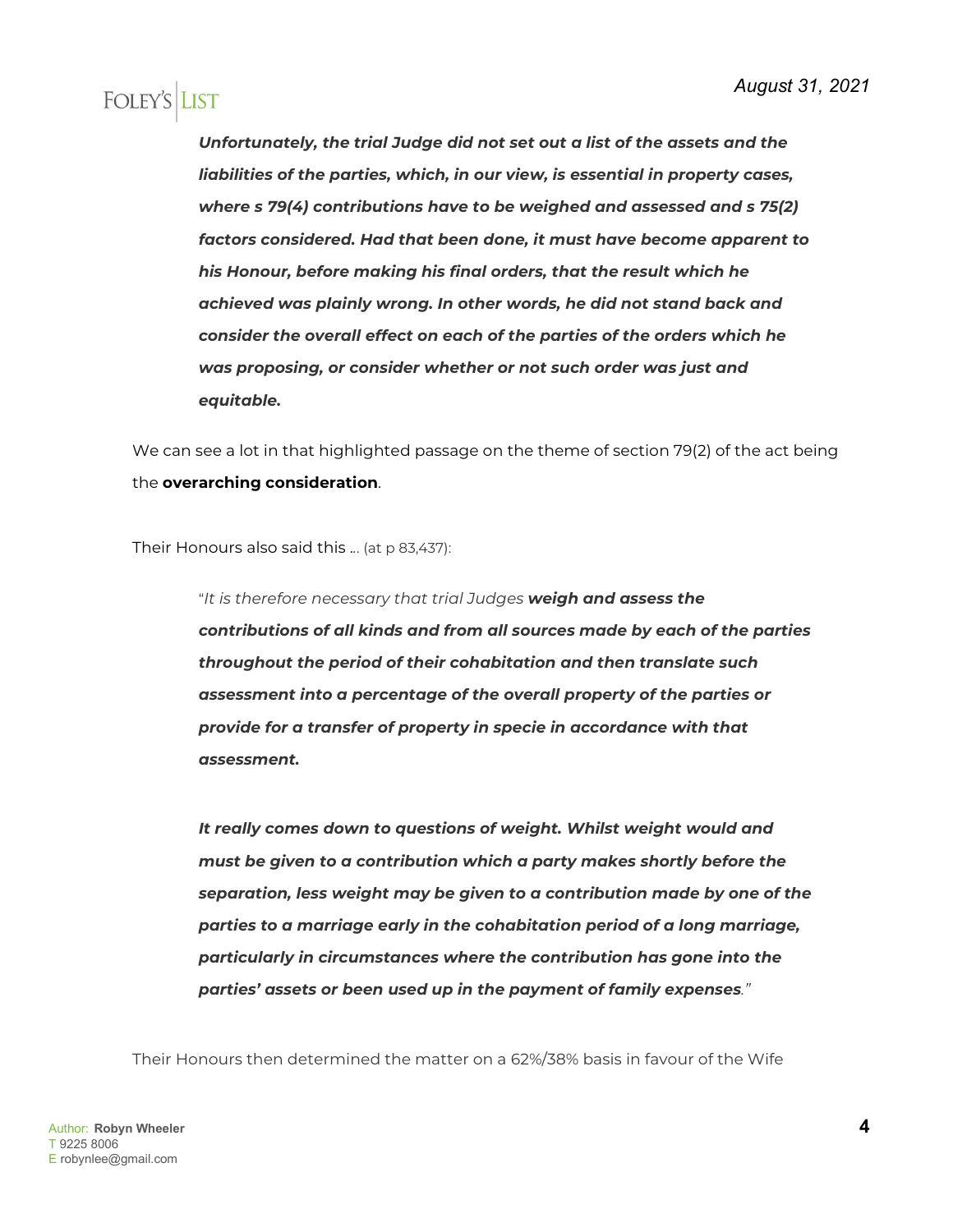**Justice Kay**, in a separate judgment agreed with the majority that the appeal should be allowed but for different reasons, and the oft quoted passage comes from his separate judgement

The passage is often said to be a point of difference on the basis that that the TIME of the contribution was made did not necessarily affect the outcome. However, I note that his Honour also said that **all** contributions need to be weighed)<sup>[1](#page-4-0)</sup> However when one looks at what his Honour said in its entirety the last part of the para quoted above is quite clear;

*Just as early capital contribution is diminished by subsequent events during the marriage, late capital contribution which leads to an accelerated improvement in the value of the assets of the parties may also be given something less than directly proportional weight because of those other elements.*

And remember his Honour said this

*What is important is to somehow give a reasonable value to all of the elements that go to making up the entirety of the marriage relationship*

### **WHY is ALEKSOVSKI so important**?

If one reads both judgements one realises that this case is almost a "back to the future" experience

### FOR INSTANCE

Kay J gives some CLEAR guidance on the difference between "windfalls" and inheritances AND pre-empts what the High Court told us in STANFORD V STANFORD (2012) FLC 93-518, (2012) HCA 52 all those years later

<span id="page-4-0"></span><sup>1</sup> See CCH authours at part  $37-025$  timing of contributions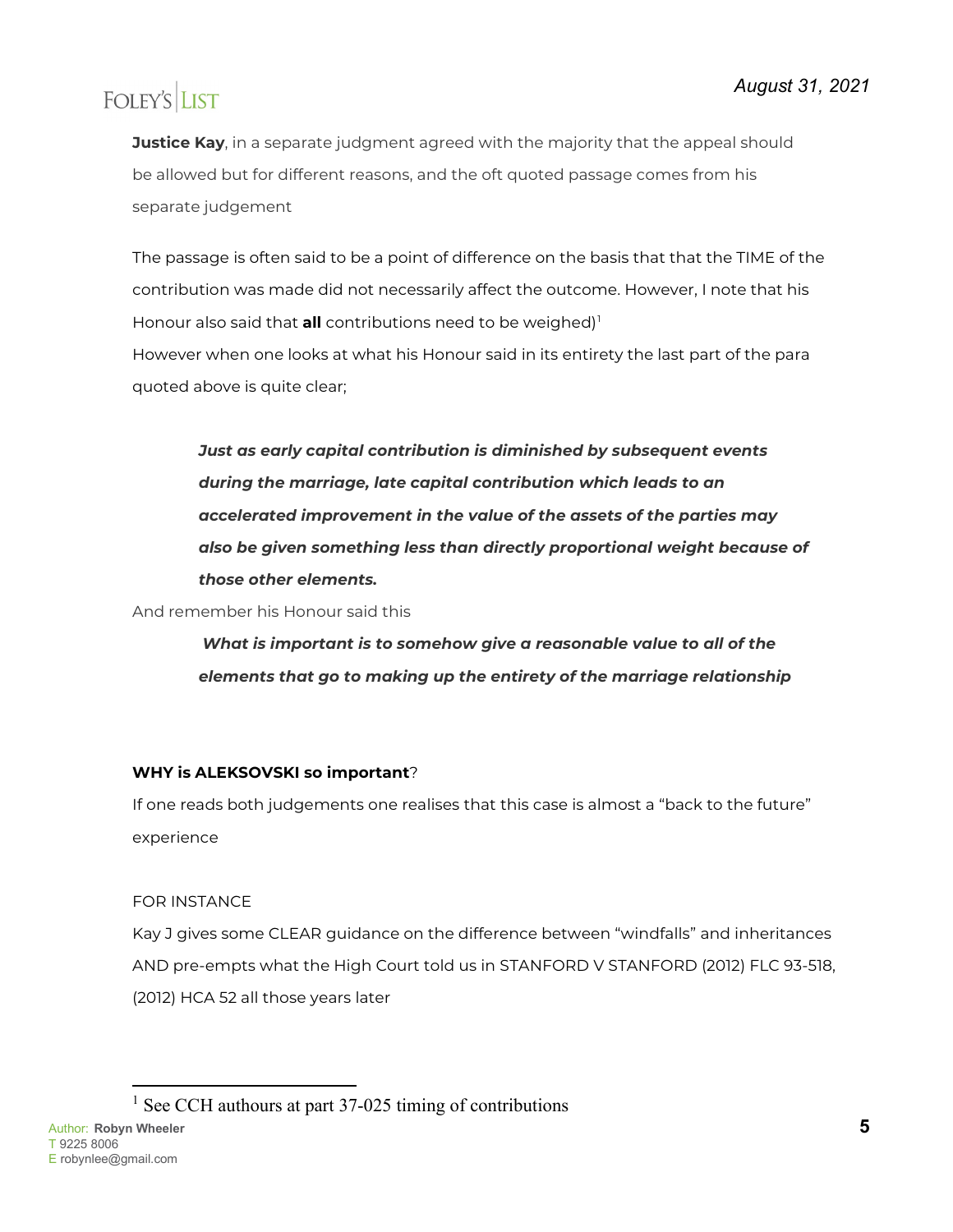His Honour talked about the trial judge giving more significance to the lateness of the Wife receiving the payment then the *nature* of the payment at page 83,444. The trial judge had also made an *analogy* between and inheritance late in the marriage and a " windfall" or " lottery win"

Kay J said this in relation to the NATURE of the payment

*It was submitted by counsel for the wife and conceded by counsel for the husband that there was a peculiarly personal element to the wife's contribution because much of her money was compensation for her pain and suffering. This was an important matter for his Honour to consider but it had to be properly weighed together with the other significant factors in this case and ought not have been overwhelmingly decisive. As the High Court said in Williams v Williams [\(1985\) FLC ¶91-628](javascript:void(0)) at 80,093*

*``... when the property available for division between the parties represents an award of damages for pain, suffering and loss of amenity, it may be relevant in some situations, to have regard to the circumstances relating to that award, but there is no general presumption that the award should be*  left out of account in determining what orders should be made under s 79 of *the Family Law Act 1975 (Cth).''*

Kay J said this in relation to the ANALOGY

*I* am not entirely convinced that the analogies used by his Honour are all *apposite. The moneys are peculiarly personal to the recipient. This is almost always true of inheritances although often the parties both change their spending and saving habits in anticipation of an inheritance. The parties may both work a farm property or in a business owned by the parent of one spouse in anticipation of eventually inheriting it and in so doing may forgo entitlements such as wages (see James and James [\(1978\)](javascript:void(0))*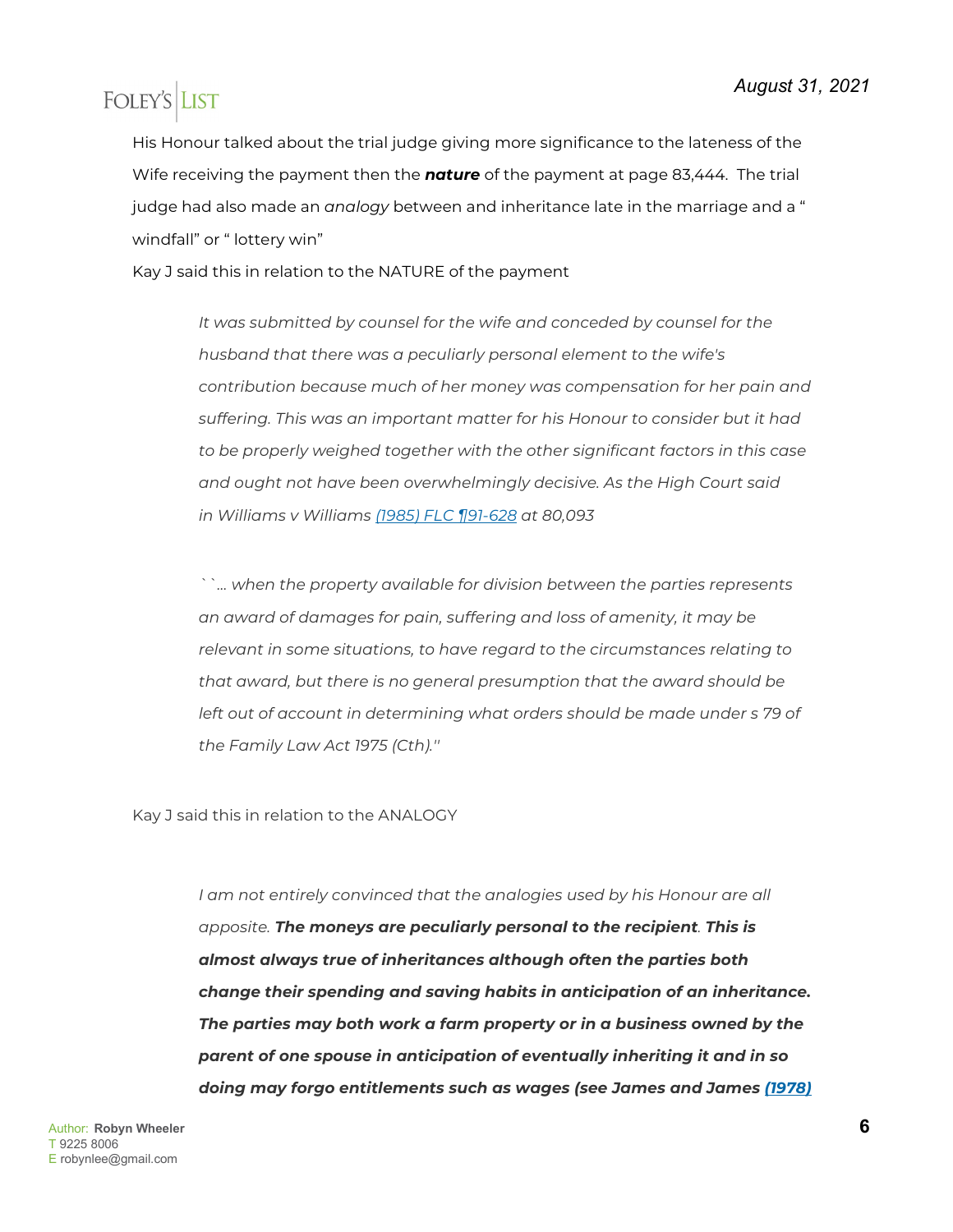*[FLC ¶90-487](javascript:void(0))). A lottery win is of a different dimension. Its acquisition may have involved risking the assets of both parties or it may be as a result of a birthday gift or other fortuitous circumstance. With a lottery windfall, the issue of other contributions is easier to emphasise. With damages for pain and suffering or with an inheritance, the other 79 considerations required to alter the ownership of that fund need to be all the more powerful before it could be said to be just and equitable and proper to make such an order.*

So here we get a hint that the COURT can and WILL in some instances "**quarantine**" an inheritance.

#### **MORE ANALOGY**

Another way to describe what Kay J said in ALEKSOVSKI

#### **FROTH V FROTH ( 2007) Fam CA 1608**

In this case Watts J gave another analogy. Perhaps not as catching as the "gold bar" His Honour said this in FROTH ( at 157 -159)

> *Without attempting to compete with Kay J's gold bar passage and without wanting to turn "the erosion principle" into "the evaporation principle", let me illustrate the legal principals referred to above by using a metaphor. There is a beaker on a flame. One spouse, at the beginning of the marriage, pours an amount of water into the beaker. Over a long time both spouses each pour water into that beaker. The water is of different colours, representing personal exertion, introduced assets and the growth of assets from market forces, dividends and interest. The water bubbles away. Towards the end one spouse adds an inherited amount of water to the beaker. Throughout there is a distillation coil catching the steam. The condensed vapour is collected in a*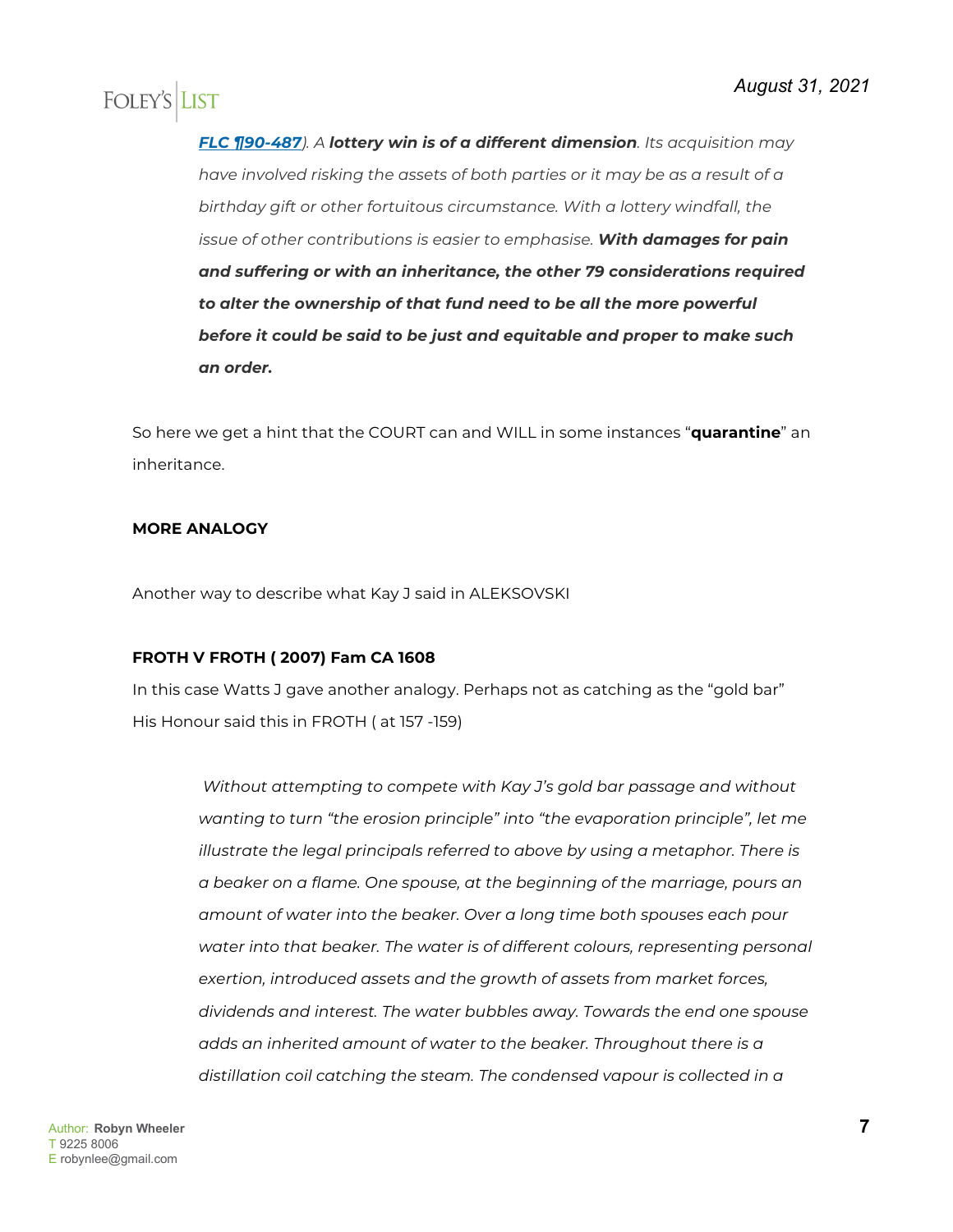*second beaker. At the end of this long marriage the parties have available to them the water left in the beaker on the flame. There is also an amount of water in the second beaker. That water represents the income, the capital and effort spent by the parties during the marriage, to which they no longer have access. To do justice between the parties what is left in the beaker on the flame needs to be distributed between the parties in a way that acknowledges the water in both beakers. In shorter marriages there usually won't be as much water in the second beaker.* 

I add this for some brevity and for those who prefer science beakers to gold bars!

#### **HAS ALEKOVSKI BEEN FOLLOWED**

The short answer is yes

See for instance

#### **DICKONS V DICKONS (2012) Fam CAFC 154**

In Dickons the full court was critical of an approach that suggested there need be a causal relationship between moneys contributed by a party and specific assets or available property to be considered contributions for the purpose of section 79 In that case there had been a number of inheritances received by the appellant throughout the marriage and there was confusion in the approach of the lower court to how to approach that Having quoted the passages in ALEKSOVSKI above the Full court said this ( at para 23,24)

• 23. *We wish also to refer to the approach of the Federal Magistrate in* 

*attributing percentages to differing periods within the relationship, or types of contribution made. There is in our view little to be gained, and much to be said against, approaching the task of assessing contributions by attaching percentages to components of it. (The same, it might be said, applies to attributing a percentage to each of the relevant s 75(2) factors).*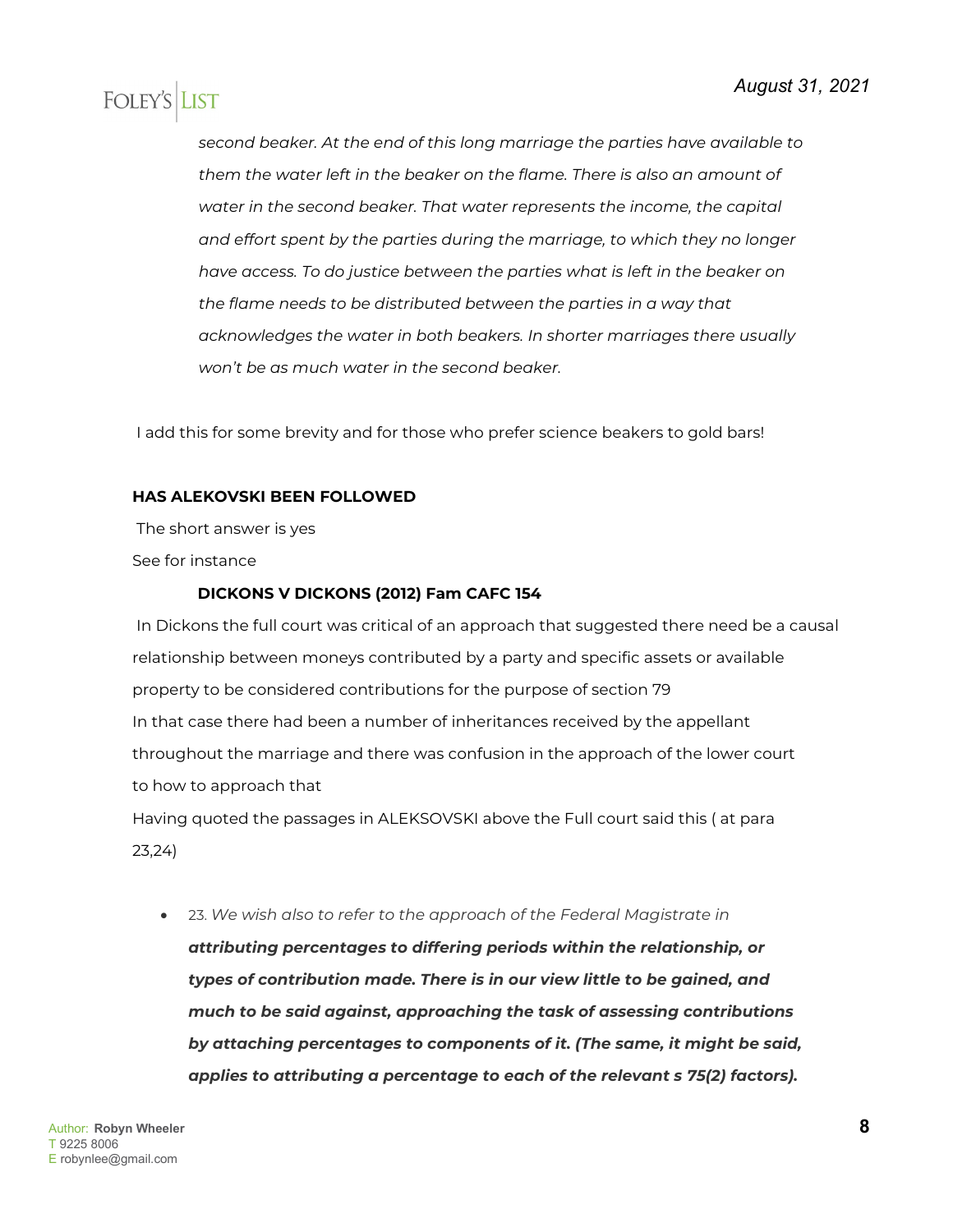• *24. There can be little doubt that the classification of contributions by reference to terms such as "initial contributions", "contributions during the relationship", and "post-separation contributions", can be helpful as a convenient means of giving coherent expression to the evidence in a s 79 case and to giving coherence to the nature, form and extent of the parties' respective contributions. However, the task of assessing contributions is holistic and but part of a yet further holistic determination of what orders, if any, represent justice and equity in the particular circumstances of this particular relationship. So much is clear from the terms of s 79 itself and, in particular, s 79(2). The essential task is to assess the nature, form and extent of the contributions of all types made by each of the parties within the context of an analysis of their particular relationship.*

#### *AND THIS at para 25 and 26*

- *25. Doing so is also consistent with the demands of authority that the ultimate assessment of contributions should be made without "…giving over-zealous attention to the ascertainment of the parties' contributions…" (Norbis v Norbis [\(1986\) 161 CLR 513](http://www.austlii.edu.au/cgi-bin/viewdoc/au/cases/cth/HCA/1986/17.html) at 524) and the well-established recognition in the authorities (acknowledged specifically by her Honour in this case) that the process required of the Court by s 79 is the exercise of a wide discretion, not the performance of a mathematical or accounting exercise.*
- *26. The necessarily imprecise "wide discretion" inherent in what is required by the section is made no more precise or coherent by attributing percentage figures to arbitrary time frames or categorisations of contributions within the relationship. Indeed, we consider that doing so is contrary to the holistic analysis required by the section and, in the usual course of events, should be avoided.*

#### **See also WALLIS V MANNING (2017) Fam CAFC 14**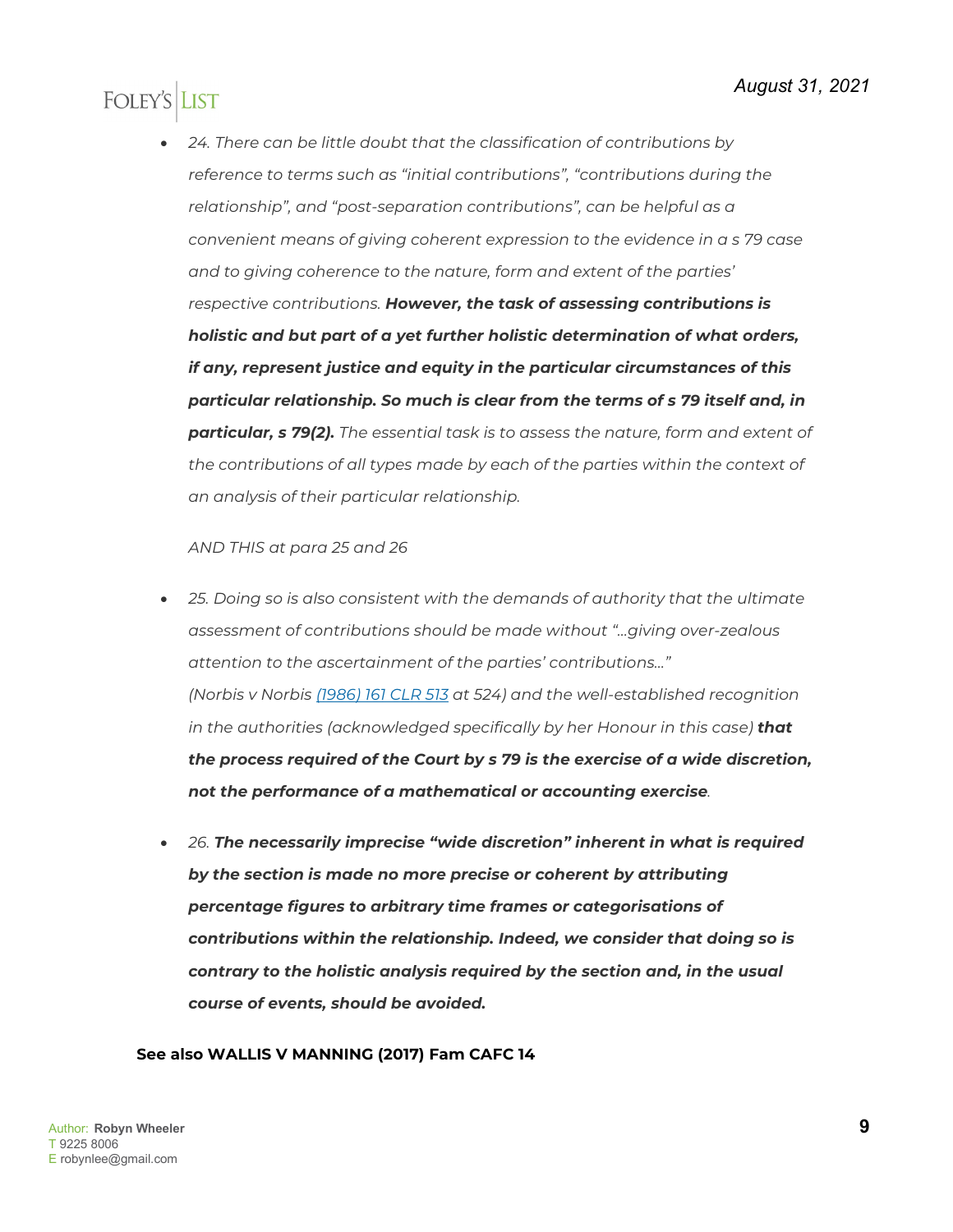that again points out to an assessment on an **HOLISTIC** approach to all matters set out under the Family Law Act

### **SO WHAT IF THE GOLD BAR ARRIVES LATE IN THE MARRIAGE OR AFTER THE MARRIAGE???**

#### **CAN THE INHERITANCE BE QUARANTINED???**

The short answer is yes it can

The BIGGER question is in what circumstances is the Court likely to do so How many applications do we see where that is sought perhaps most unwisely?

Remember what Kay J said in ALEKSOVSKI ? About the other considerations needing to be more powerful to make any alteration??

### **It has long been held that inheritances received either late in the marriage of post separation can be treated separately**

See for instance **IN THE MARRIAGE OF BONNICI ( 1992) FLC 92-272**

In Bonnici the Husband received late in the marriage around 430K, he had tried to hide that money claiming his sister got half. (that approach did not help his cause. ) The other assets, totalled around 585K after a 21 year relationship. The husband had also received a smaller inheritance of around 20K during the marriage from an uncle. At first instance contributions to all assets were found to be equal

The Full court said of that

*The problem that presently faces the Court is as to whether a finding that the parties had contributed equally can be justified given the very substantial assets that came into the husband's hands shortly prior to the end of the marriage.*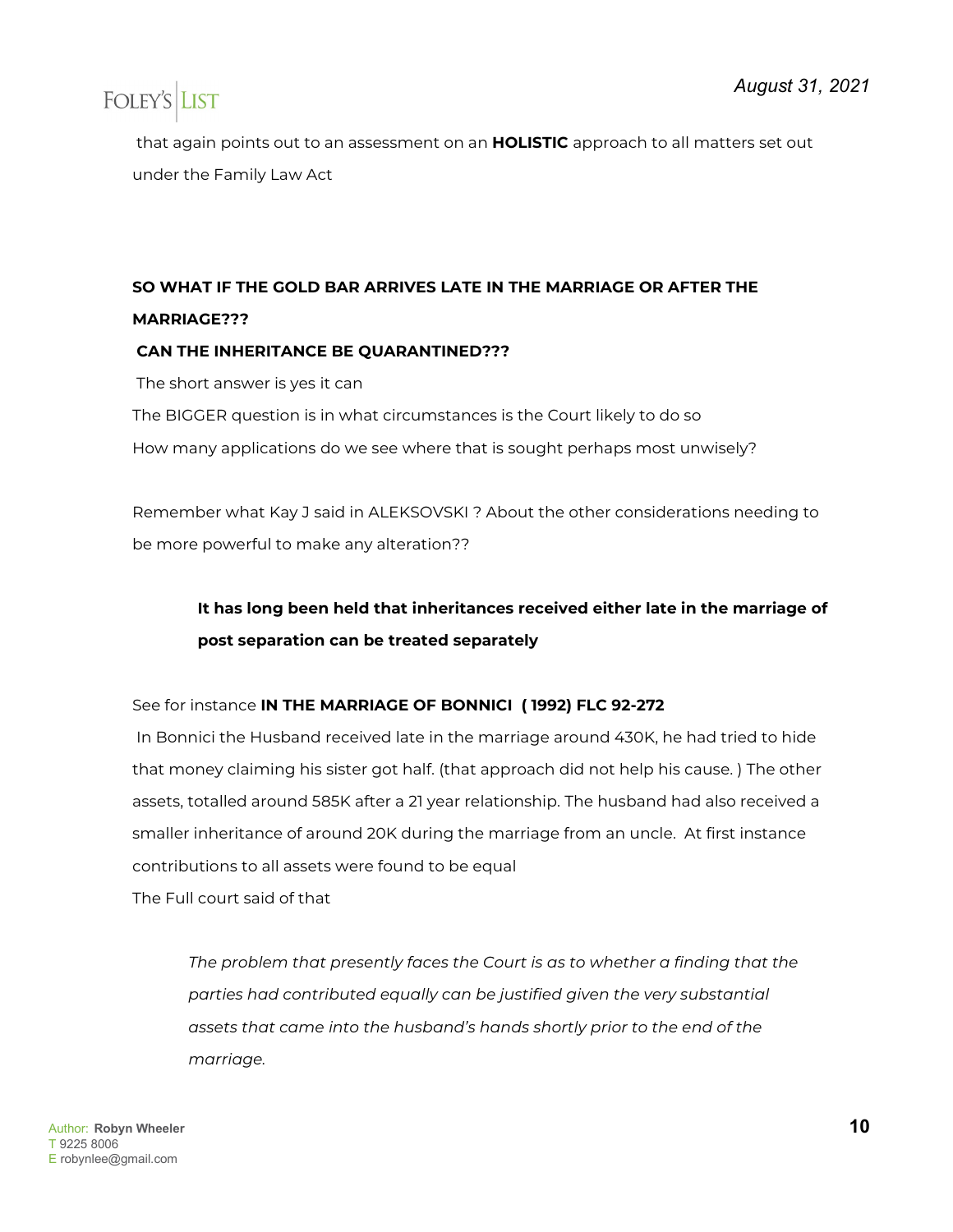*We have no doubt that his Honour was correct in rejecting the submission that these assets were a "resource" and not property…*

*The more difficult issue in this case is as to whether the same should be treated differently from other types of property in which the parties clearly have an interest.* 

*The answer, we consider, must depend upon the circumstances of individual cases. If, for example, in the present case, there had been no other assets than the husband's inheritance, but the wife had, as his Honour found, clearly carried the main financial burden in the support of a family and also performed a more substantial role as a homemaker and parent than the husband, then it would clearly be open and indeed incumbent upon a Court to make a property settlement in her favour from such an inheritance.*

*A property does not fall into a protected category merely because it is an inheritance. On the other hand, if there are ample funds from which an appropriate property settlement can be made and a just result arrived at, then the fact of a recently acquired inheritance would normally be treated as an entitlement of the party in question.*

*The other party cannot be regarded as contributing significantly to an inheritance received very late in the relationship and certainly not after it has terminated, except in very unusual circumstances. Such circumstances might include the care of the testator prior to death by the husband or wife as the case may be or other particular services to protect a property…. But there was no evidence of this in the present case*.

#### **NOTE**

The full court GAVE an example here of "**protecting property**" that is the case of **JAMES V JAMES (1978) FLC**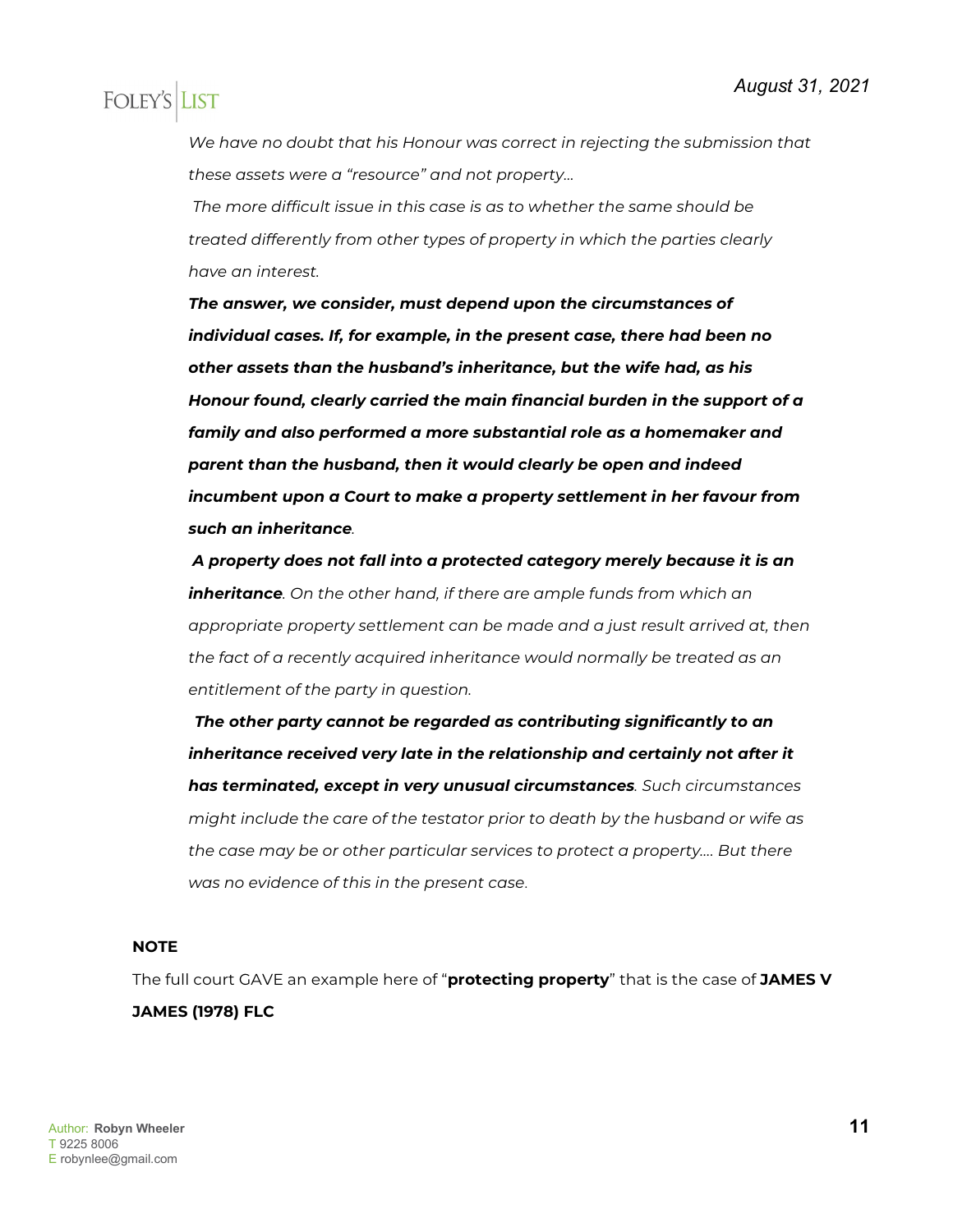Do not forget that case as it deals with the parties both expecting to receive a property that they lived on in the fullness of time by inheritance and it was in the context of that expectation that the wife made a myriad of contributions as a Wife and mother

The full court talked about falling into error by using a global approach rather than an asset by asset approach at page 79,021,

However one must note that on appeal the amount the Wife received was only **15K** less in a total asset list found to be around 615 K ( one must be careful in these cases given what is at stake)

### **BISHOP V BISHOP (2013) Fam CAFC 138**

Bishop was a farming case The relationship was **25** years and there were three children The cohabitation lasted from 1982 to 2007. **The Husband had a farm at cohabitation.** The parties had three children born in 1988, 1990 and 1993.

The parties purchased additional land from the Husband's mother of 300 acres for \$100,000 in 1988 using \$25,000; which the wife had received by way **of inheritance**, and the balance by mortgage.

They sold the original farm and bought more farming land from the Husband's mother. The wife was employed as a schoolteacher.

**The wife had been lent funds by an aunt to buy a house property that she lived on at trial.**

In **August 2005 the wife received an inheritance from an aunt in England in the amount of \$227,000, with a further amount of \$25,000 being received in November 2005. These funds were placed in a separate trust.**

On appeal the husband asserted that the Federal Magistrate erred in a number of ways including **leaving out the Wife's recent inheritance** and the **weight to the Husband for his initial contributions in this 23-year marriage:**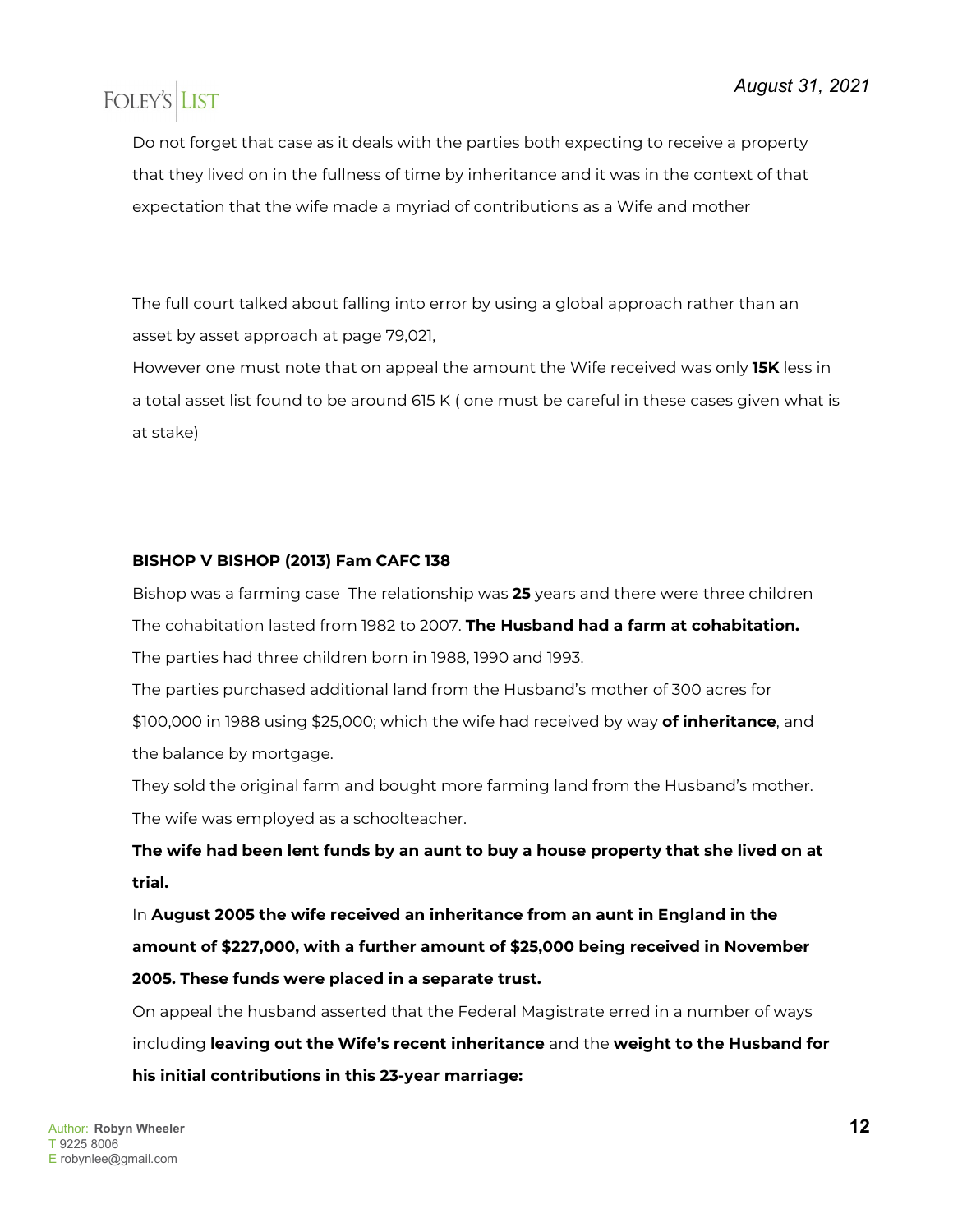The full court noted at paras 30 to 32 regarding the different treatment of the inheritance and the Farming land:

30. It is relevant to mention in this context that counsel for the husband endeavoured to persuade us that it was in some way inconsistent, **or even unjust, that the wife's inheritance had been effectively quarantined**, while the rural property which could be traced to an initial contribution by the husband was included in the so-called "asset pool", and that the husband's contribution of that property was ultimately given no greater weight than the wife's contributions to the parties' property (being property other than her inheritance and both parties' superannuation interests).

31. The difficulty with such an argument is **that although the husband brought some rural property (subject to a mortgage) into the marriage, over the years of the marriage, that property, and the property subsequently acquired with the proceeds of sale of the first property, were used for the benefit of the family (as a home and a source of income), with the wife having made significant financial and non-financial contributions to both properties. On the other hand, the husband was found to have made no contribution to the wife's inheritance.**

32. His Honour cannot be said to have been wrong in having treated, in what can be termed, separate categories, property to which both parties had contributed and property to which only one (or perhaps neither) had contributed. **Whether each party's contributions to the property to which they had contributed were adequately recognised by his Honour is a different consideration, and is one to which we will return.**

The full court then considered the argument that there was not enough weight given to the Husband's initial contributions.

They did NOT determine that there had not been enough weight accorded to the Husband (the trial judge said this was a 50/50 case on that issue) "58. Having identified all these contributions, his Honour concluded: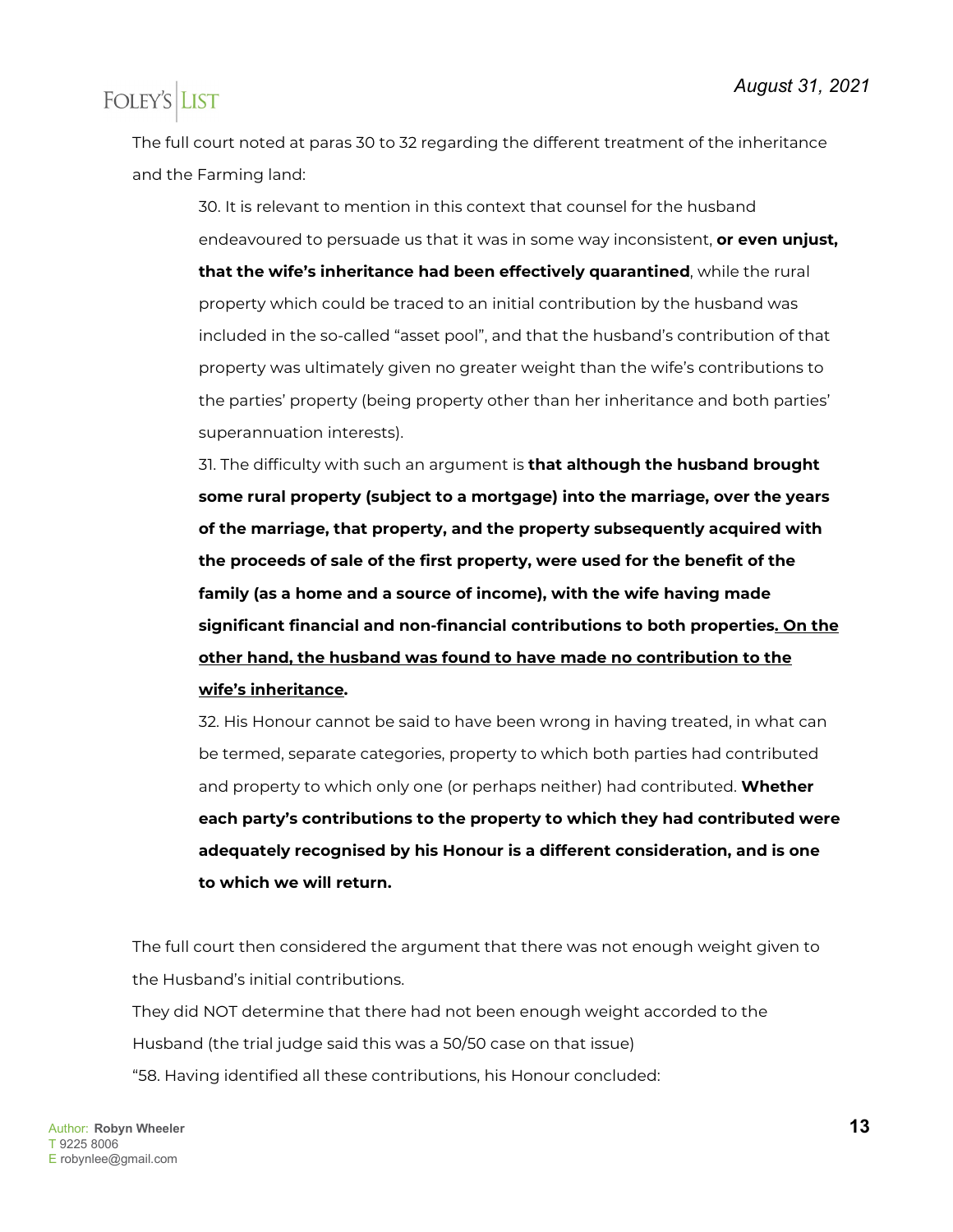- 77. Were it not for the wife's contributions to the welfare of the family in the form of her financial support of [S] post-separation, and the capital contributions made by her and referred to at [72] above. I consider that the contributions of the husband in the form of the value of [property T] at the time the parties married and the Gosper contributions made by the husband's parents (see [62]–[63] hereof) would have required some small weighting in the husband's favour (something of the order of ten per centum i.e. 55/45% in the husband's favour). But I think that those matters leave me in a position where I should regard their contributions-based entitlements as being equal. **In the context of a 23-year marriage it is not appropriate for me to pretend that I am undertaking something analogous to an accounting or auditing exercise.** The evaluation of contributions under s 79 of the Act is an exercise involving a broad exercise of discretion. I accept that the evaluation of the contributions-based entitlements is an exercise more amenable to mathematical precision than the final step in the process — the just and equitable requirement — but it is a discretionary exercise, nevertheless. **It is to be borne in mind that I do not consider that there was sufficient evidence before me to enable me to find that the acquisition of [property T] in its final form or the acquisition of [property E] were made by the parties upon the basis of the purchase prices being discounted by the husband's parents.**
- 78. Significant for me in the decision I have come to as to the contributions-based entitlements of the parties **is the view I have taken that both parties worked extremely hard throughout the marriage. At the end of such a marriage to give additional weighting to an asset introduced at the commencement of the marriage in a way that ultimately discriminates between all of the contributions the parties made over such a long period would be inappropriate.**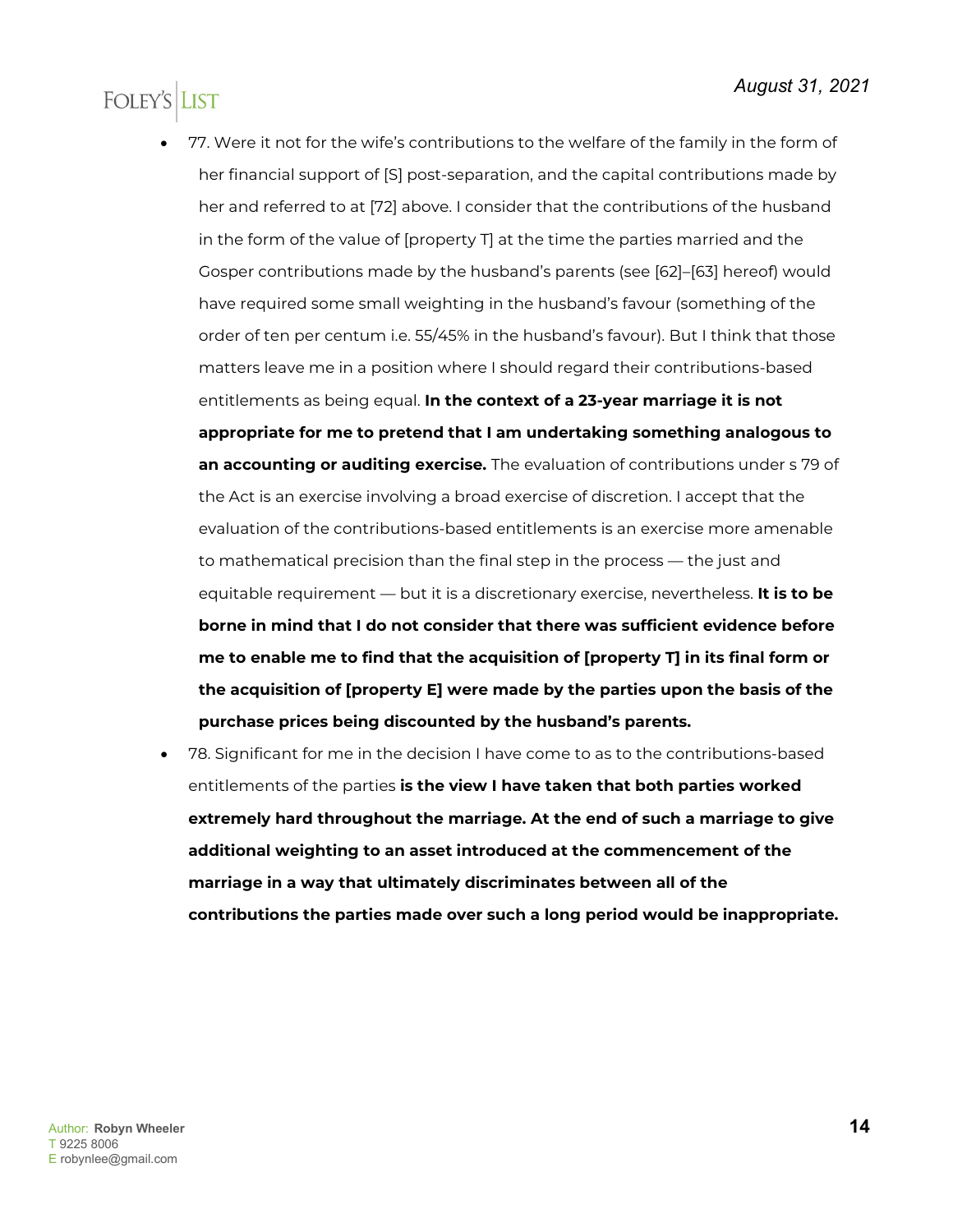59. Before us, counsel for the husband acknowledged that the challenge to this finding of equality of contributions must ultimately be one of weight only. While we acknowledge that another judge may have made a more generous contribution finding to the husband on the basis of his initial contribution to the rural property, we are not persuaded, having regard to the limitations on appellate interference with discretionary judgments on the basis only of weight (as expressed in cases such as *Gronow* **v** *Gronow* (1979) 144 CLR 513), that our interference with his Honour's assessment of an equality of contribution to the assets (other than the superannuation interests and the wife's inheritance) would be justified. Accordingly, the grounds directed to his Honour's contributions assessment cannot succeed

#### **WHAT DID THE FULL COURT SAY ABOUT THE "TWO POOL" APPROACH**

At first instance there was a determination that the latter inheritance of the Wife would not be included in the assets for division but would be taken into account under section 75(2) on the basis that BONNICI compelled the court to do so That was found to be incorrect

#### **The full court said this ( Finn May and Strickland JJ)**

*We agree … his Honour was not constrained by what the Full Court said in Bonnici about the treatment of inheritances.*

*As the Full Court emphasised in that decision, and as we cannot emphasise too strongly, each case in this jurisdiction will depend on its own facts or circumstances.*

*However, we would not interfere with his Honour's decision because of his view that he was bound by authority to exclude the inheritance from the calculation of "the asset pool". This is because his findings or conclusions … would support the approach which he took of excluding the wife's inheritance*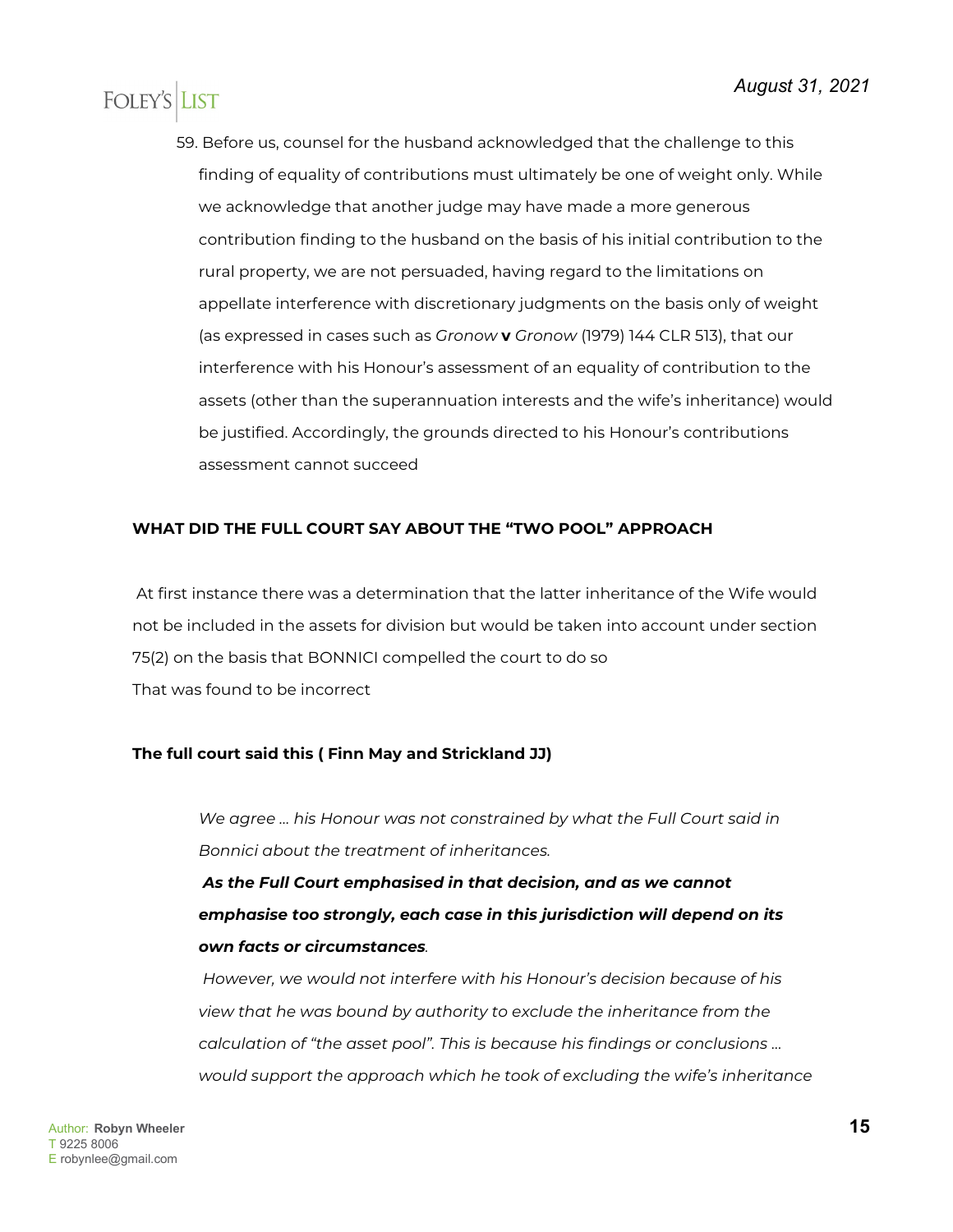*from the "asset pool" and regarding the husband's contributions to it as "nil". His Honour did, however, have regard to the inheritance in the context of his consideration as to whether any adjustment was required to be made to the division of the property to which the parties had contributed, on account of the matters contained of s 75(2) of the Act. This, in our view, was an approach open to him.*

#### **A WORD ON EVIDENCE**

Clearly the above case is an example where had there been some documented evidence that might have had more influence on what is a discretionary decision

#### **ANOTHER LATE INHERITANCE CASE A different outcome**

#### **SINGERSON V JOANS (2014) Fam CAFC 238**

In this case the Husband's father died and the Husband inherited just prior to separation some 3 million. The relationship was 13 years. The Wife had made far greater contributions to the care of the children and financially during the marriage as the Husband suffered from depression and had sporadic employment in the latter years as a result. There were two children 13 and ten and the Husband had sporadic employment. The wife earned good money and by trial the Husband had used some of the inheritance for his own needs

At trial the court provided the wife with 60% of the non-inherited assets and 20% of the inherited assets or 46% of the combined assets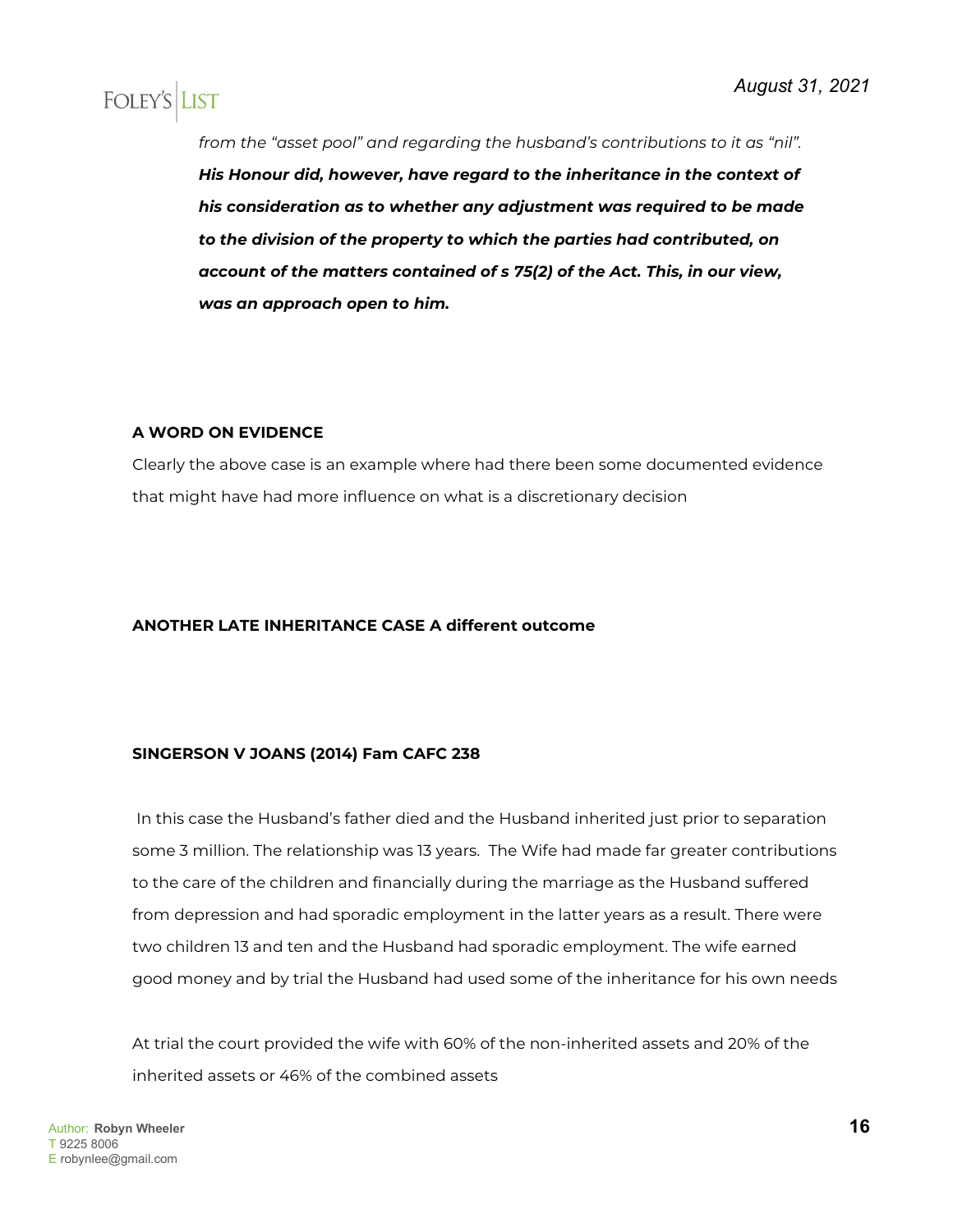On appeal the Husband sought 40% of the non-inherited assets and to keep what was left of his inheritance or 61% of all assets

The full court had no difficulty with accepting that the Wife had made far greater contributions to the non-inherited assets (at 94-98)

> "*We have no difficulty accepting that over a period of approximately 15 years cohabitation and a further four years between separation and the trial that the wife made the significantly greater contribution to the property acquired prior to separation. In particular we refer, as did the trial judge, to her greater contribution both in a financial sense and in terms of her care of the home and for the children.*

> *This assessment acknowledges the initial contributions of the husband The parties' respective roles remained much the same throughout the entire relationship in every sense. The husband introduced a substantial sum of money late in the marriage and after the parties had separated. This has made a noticeable impact on the property pool.*

*Despite the timing of the receipt of the inheritance we consider that over this long marriage a global approach is appropriate. The contributions the parties made to various components of their assets are assessed carefully and then looked at holistically to arrive at an overall assessment.*

*On this basis and utilising the trial judge's largely unchallenged findings of fact we would assess the parties' contributions to all their property to the date of trial as 52.5 per cent in favour of the husband.*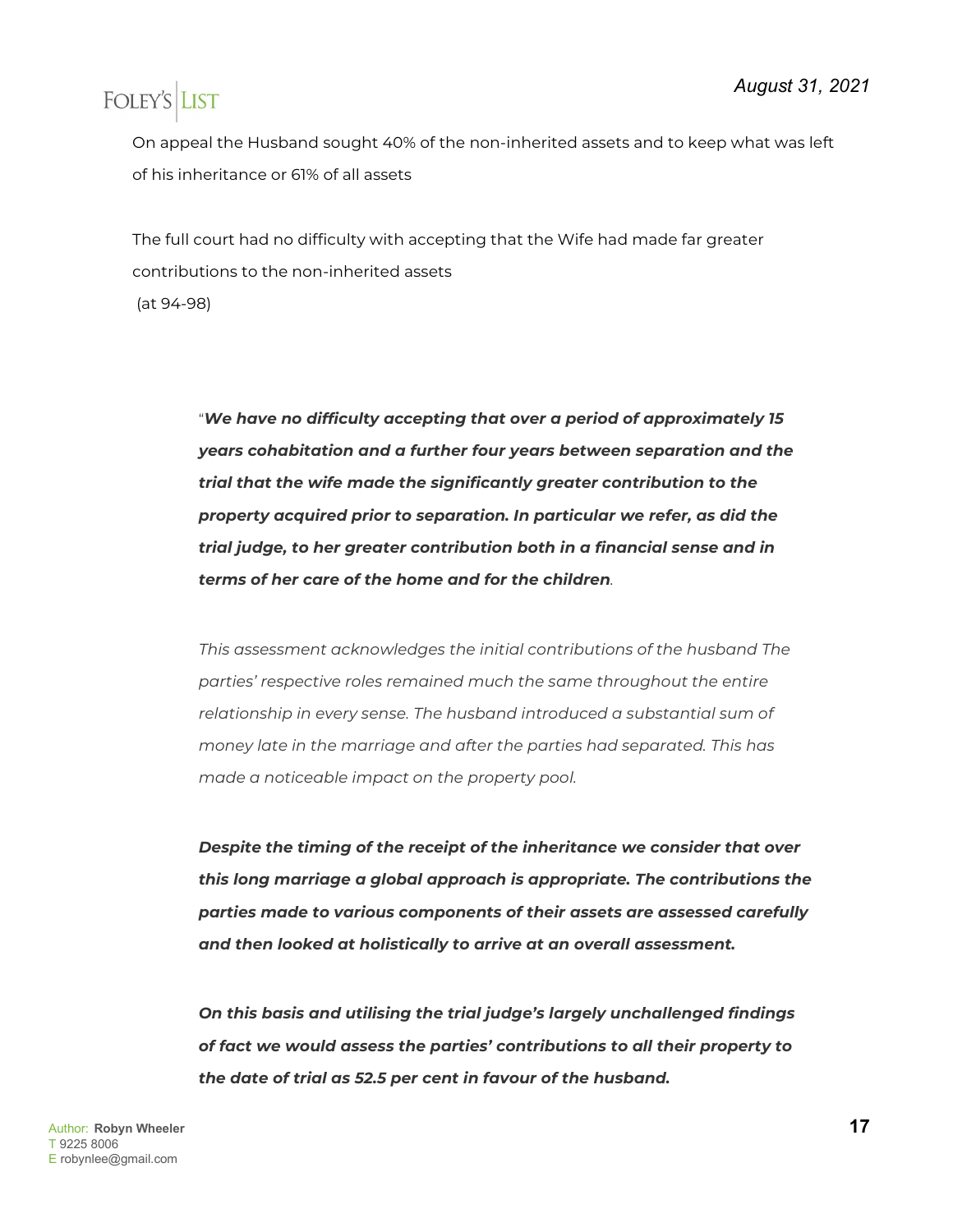*and also his post separation inheritance. However, this is more than matched by, inter alia, the considerable contributions of the wife to the family including her post separation contributions***."**

The Husband ended up WORSE OFF after the appeal!

The case confirms that one can use a two-pool approach, however that is not what the full court chose to do[2](#page-17-0)

I note the Full Court said this at para 65 and 66

- *65. We are of the view that his Honour misled himself, and thus fell into error, in identifying only the four years between separation and trial as being the appropriate time upon which to assess contributions to the inheritance rather than across their 15 year relationship.*
- *66. [Section 79\(4\)](http://www.austlii.edu.au/cgi-bin/viewdoc/au/legis/cth/consol_act/fla1975114/s79.html) of the Act is clear. There is nothing to suggest that any category of contributions needs to be quarantined and applied solely to particular assets. The court is mandated to look at the totality of what the parties have contributed in a financial and non-financial sense, including contributions to the welfare of the family and to the acquisition, conservation and improvement of assets. The court is required to evaluate the significance of all the various contributions to the property, notwithstanding there may be different categories of that property.*

### **SO WHERE DOES THAT LEAVE US IN ADVISING CLIENTS?**

### **WHEN IS IT APPROPRIATE TO USE A TWO POOL APPROACH?**

<span id="page-17-0"></span><sup>&</sup>lt;sup>2</sup> See paras 42,43 of Singerson & Joans quoting Nygh J in G& G (1984) Fam CA 60 and para 44 the High Court in Norbis V Norbis ( 1986) HCA 17 ( 1986) 161 CLR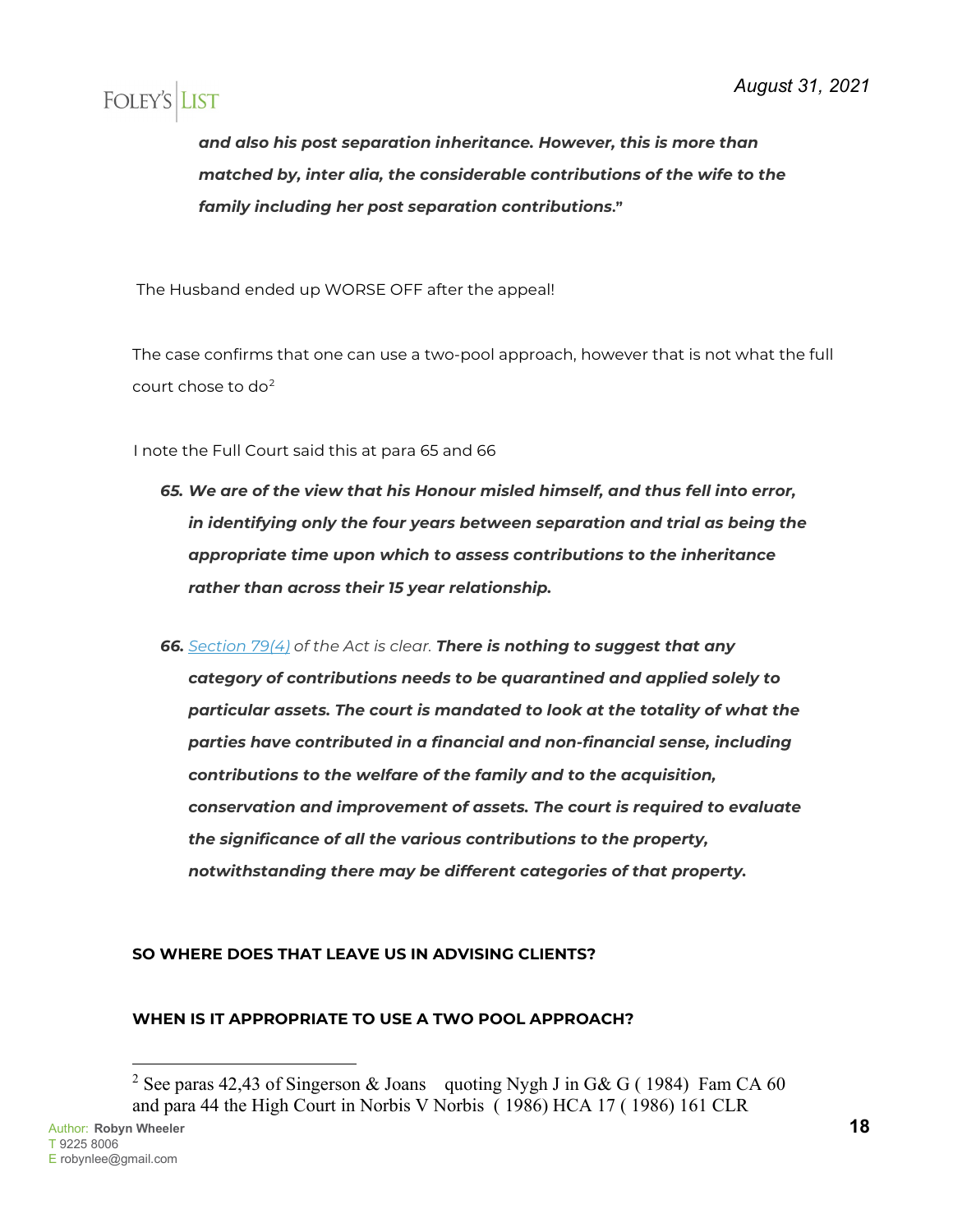#### **BEVIS & BEVIS 2014 FAM CAFC 147**

In BEVIS the court adopted a **three pool approach** There was superannuation, assets acquired during the marriage and the husbands equity in a unit that he acquired with a post separation inheritance. There was significant superannuation in the husband's name, virtually nothing in assets acquired during the marriage and the inheritance received after separation. The husband appealed as he claimed he got inadequate credit for his super contributions post separation and the inheritance

The relationship was 27 years, there were four children the youngest 15 at trial, the facts are conveniently set out in the appeal judgement which summarises the decision at first instance

In essence the wife got 387k of super and some chattels, the Husband paid the shortfall on the sale of the FMH and the Husband ended up with around 543K which included his unit at 186K and the balance mainly super

At appeal some limited evidence was permitted to show that the net affect was H 56.2% Wife 43.8 % globally and the Husband got 117K more than the Wife

### **The full court left the orders as they were even though the Husband had less of his inheritance than had he left it sitting in the bank**

There is interesting discussion of the trial Judge's assessment to the post separation inheritance as being 3% at paras 75 to 78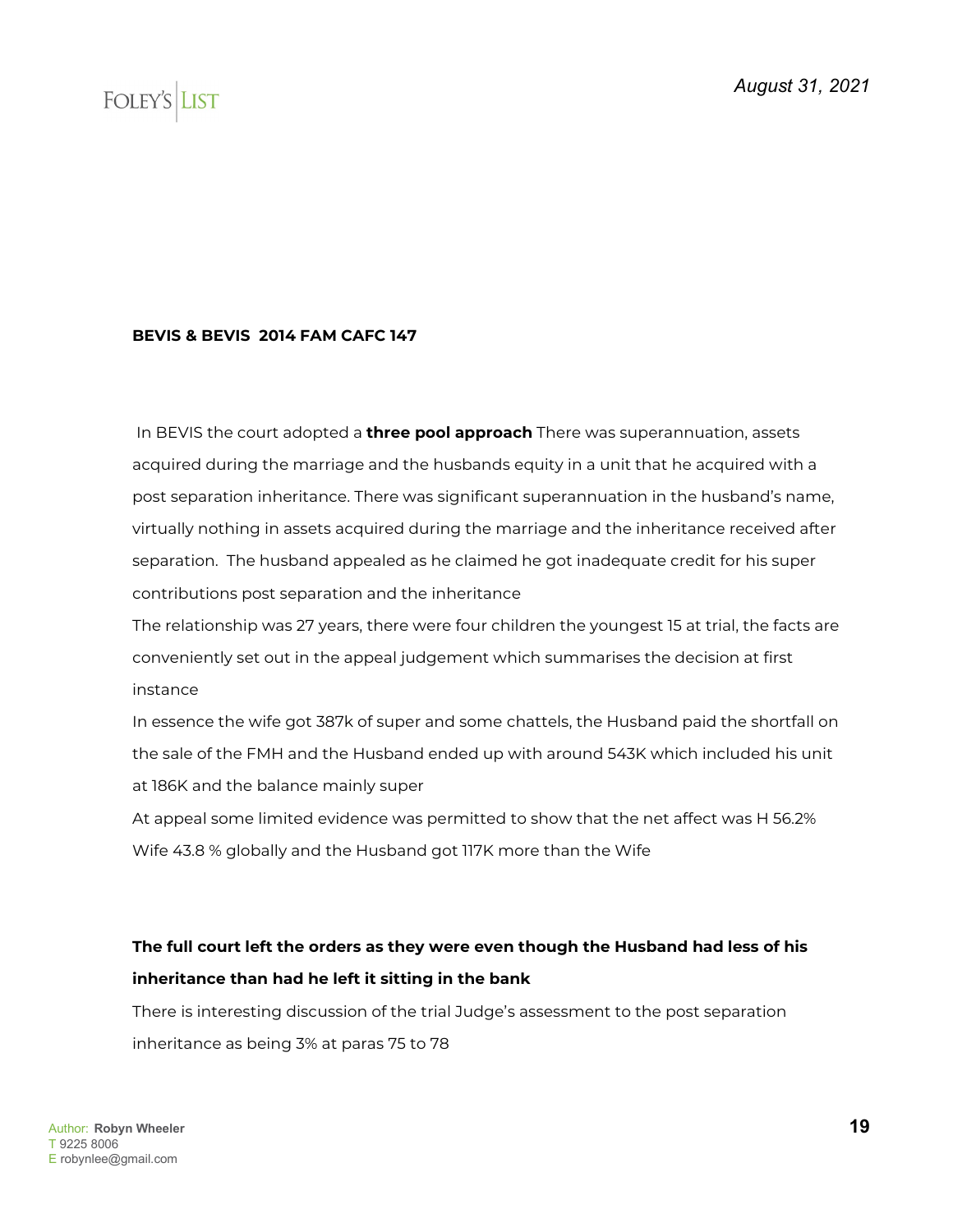**The "take home" message from this case** 

### **The Full court agreed with the trial judge that the Husband's post separation contributions could not be considered in isolation to all the other contributions**

#### **POST SEPARATION INHERITANCE AND NO OTHER ASSETS**

There is one classic case we all must not forget

#### **FARMER V BRAMLEY 2000 FLC 95-060**

Whilst Farmer V Bramley is NOT an inheritance case and is indeed a "Tatts" case, it is pertinent in my view; despite what Kay J said of same in ALEKSOVSKI

The facts should be well known

The father; a heroin addict in the early years of the relationship, purchased a Tatts ticket well post separation and won 5 Million There were of course no other assets. There was a15 year old child at trial in the care of the mother By the time of trial the father had already gambled 100K of the money and denied it was his ticket and said it was his mothers' (she did not intervene to grab the money!)

Yet again we get a clear interpretation of the matters relevant under the Family Law Act from **Kay J** sitting in the appeal Court

The summary of his Honours review is from CCH and I repeat it below

*Clearly contributions made towards the acquisition of an asset by one party and the lack of contributions made towards its acquisition by the other party may weigh heavily in the exercise of discretion. However, it is wrong to say that contributions made under s 79(4)(a), (b) or (c) before an existing asset was acquired could have no bearing on the outcome of the proceedings.*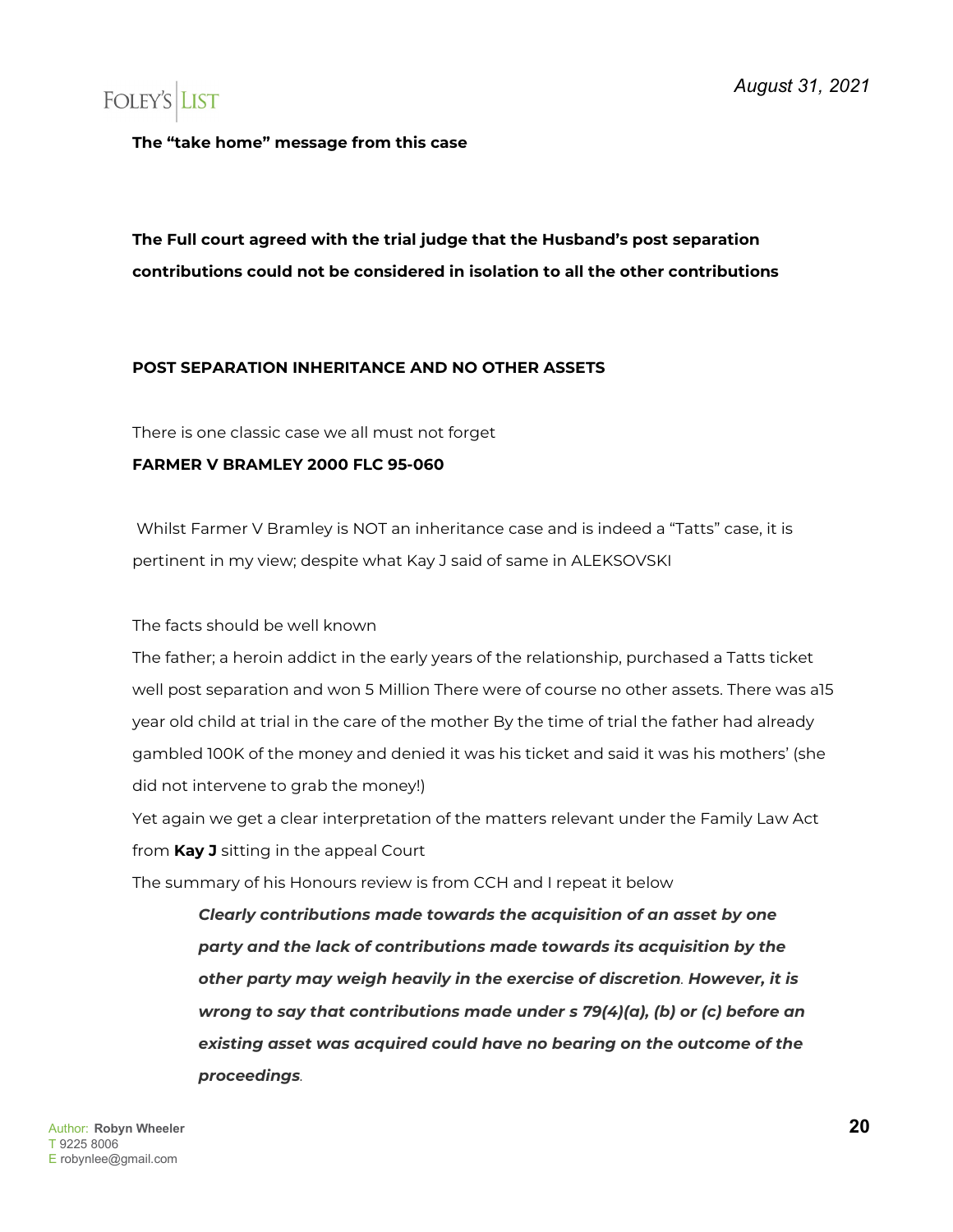*• The Court's task is to evaluate all of the contributions from the time of the commencement of the parties' relationship until the time of the hearing and give such weight to such contributions as the Court thinks is appropriate in the circumstances. Further, there is nothing in the legislation that requires s 79(4) (a) (b) and (c) contributions to be measured only in terms of what either party contributed to the assets of which they are presently possessed.*

*• As it is not possible to discern how the trial Judge reached the conclusion that \$750,000 was an appropriate award, the Full Court needed to re-exercise the discretion.*

*• The \$5,000,000 presently attributed to the husband should be divided between the parties as to 87.5:12.5 in the husband's favour based on an evaluation of contributions. There should be a further adjustment to the wife of \$125,000 under s 75(2). The resulting award to the wife is the same as that arrived at by the trial Judge albeit by a different route. Accordingly, the appeal should be dismissed.*

Two years after Farmer v Bramley a case came along where the parties were somewhat more privileged There was a vast inheritance It is the case of **FIGGINS V FIGGINS (2002) FLC 93-122**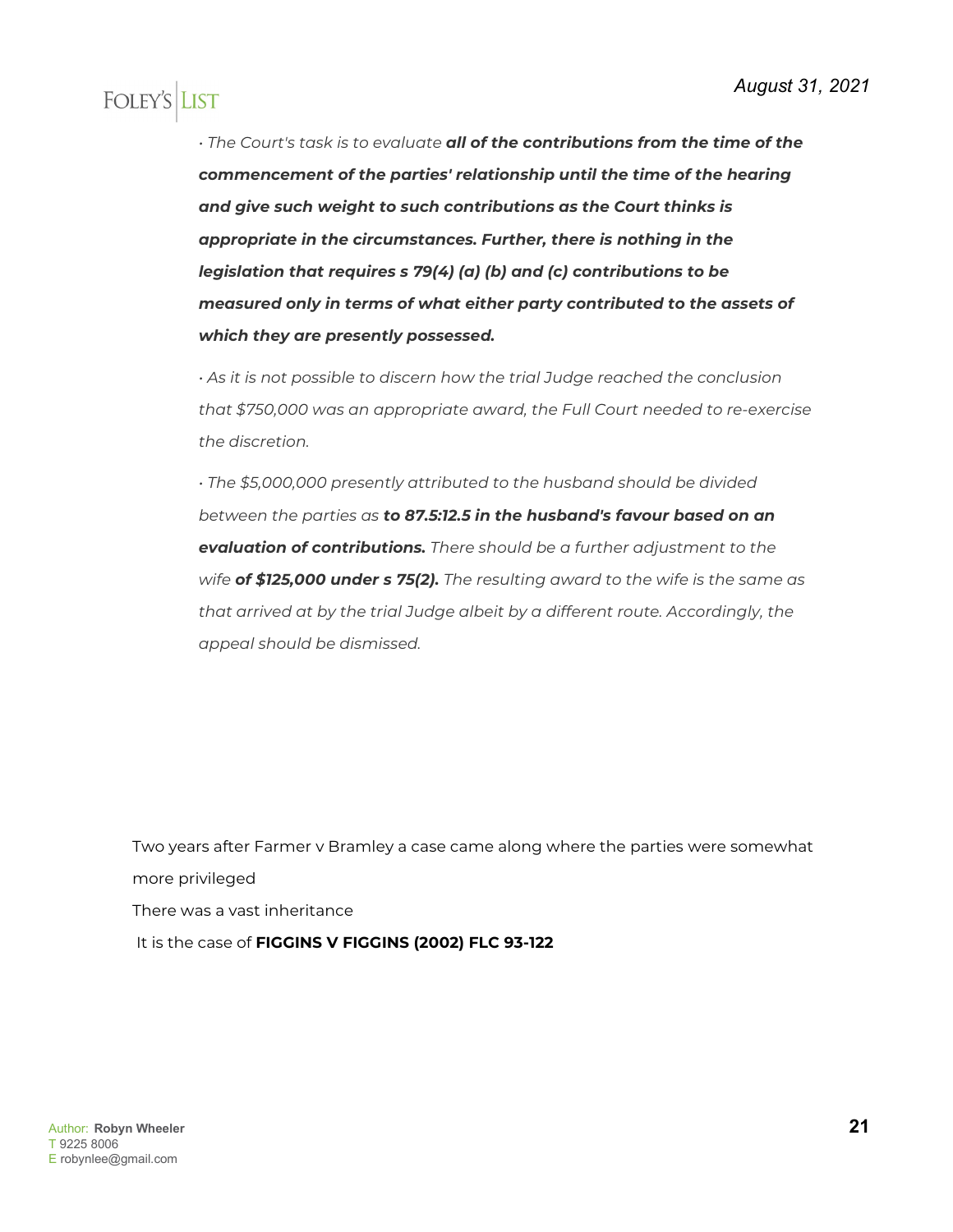The marriage was short; 6 years, with one year of cohabitation prior and there was one child aged five in the Wife's care. The parties owned little at cohabitation and tragically the husband's father and stepmother were killed in a helicopter accident some two weeks after the wedding. The husband inherited around 28 million dollars. At trial, the net worth of the Husband was agreed at 22.5 million and the wife had a negative position of around 21K of debt

At first instance the wife was given 600K for contributions and 500K for 75(2) factors and the Judge dismissed the Wife's application for spousal maintenance on the basis that the 1.1 million would provide investment opportunity for the wife The wife sought 2.5 million on appeal **and got it**

It was held by the Full Court that an inheritance is not a "special contribution" (see para 57) and that the trial judge had allowed the inheritance to overshadow the Wife's contributions, including indirect contributions to the maintenance of the inheritance following the accident

### **INHERITANCE SEPARATE POOL NIKAS & ANTHIS 2015 FCCA 187**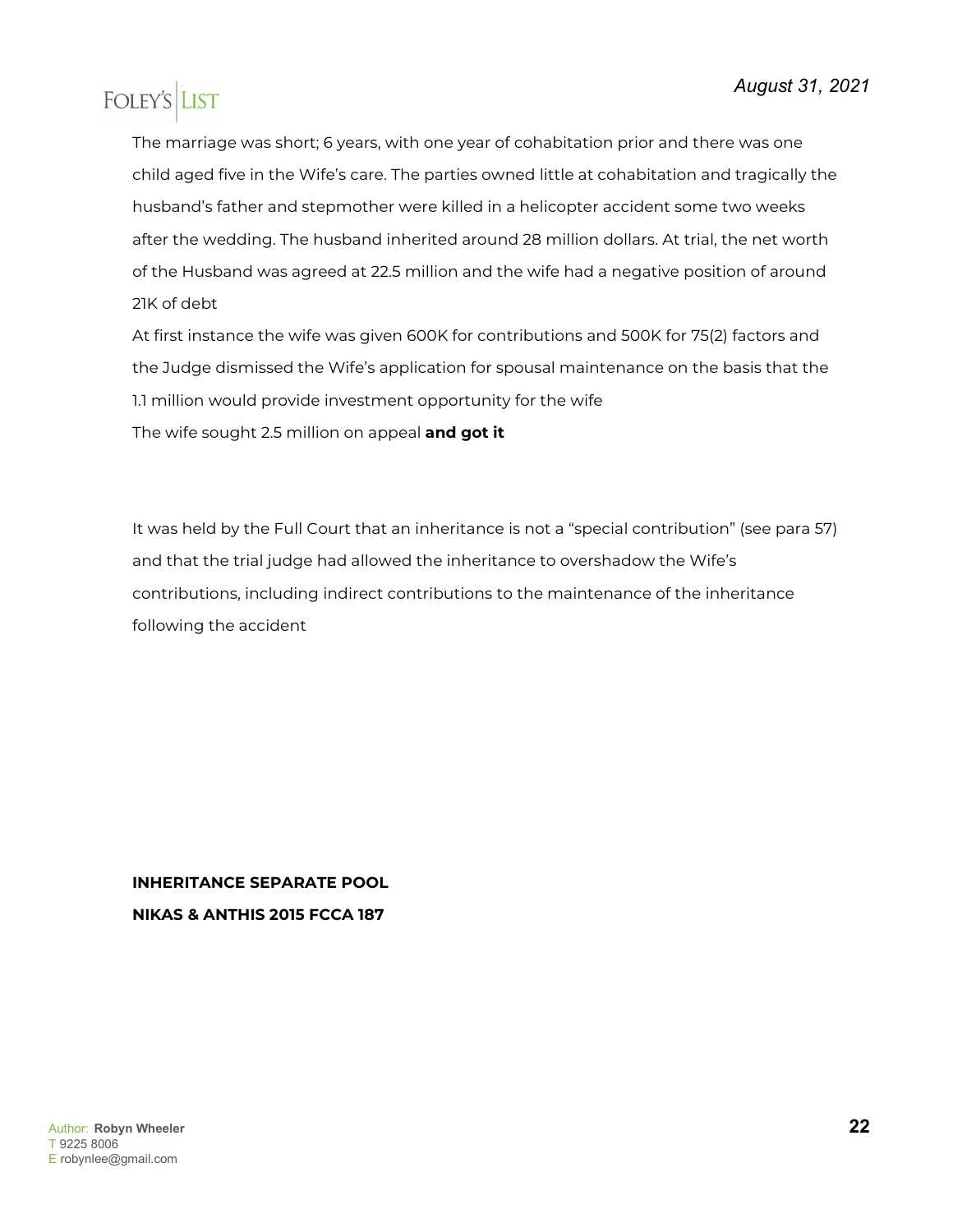In this case the Husband was a gambler, and one might call him a bit of a failure. He gambled over 200K of funds including 100K borrowed for renovations to the home, and the Wife's mother provided funds to purchase a property and gifted the FMH. The Wife then inherited funds from her mother shortly after separation

The inherited funds were left out and after considering the Wife's greater earning capacity and her ongoing care of the ten year old child she received 77.5 % of the pre separation assets and the inheritance intact. The superannuation was split

The Husband made minimal contributions to the marital property that arose largely from the largesse of the Wife's mother and benefited from that for the entire relationship. If one reads this judgement once sees that Bender J (commencing at para 70) **takes us through the legislative matters in a clear manner as they pertain to the facts of the case**

That is what **Kay J did back in 1996 in Aleksovski** albeit not with specific reference to each section It is clear however that his Honour was mindful of the legislature and followed it.

**THE MOST RECENT DECISION BACK TO THE FUTURE ROVERATI & ROVERATI (2021) FLC 94-027**

### **SHORT FACTS**

The parties were married 33 years and during the marriage BOTH received substantial inheritances. The Husband's over 400K the Wife's 50K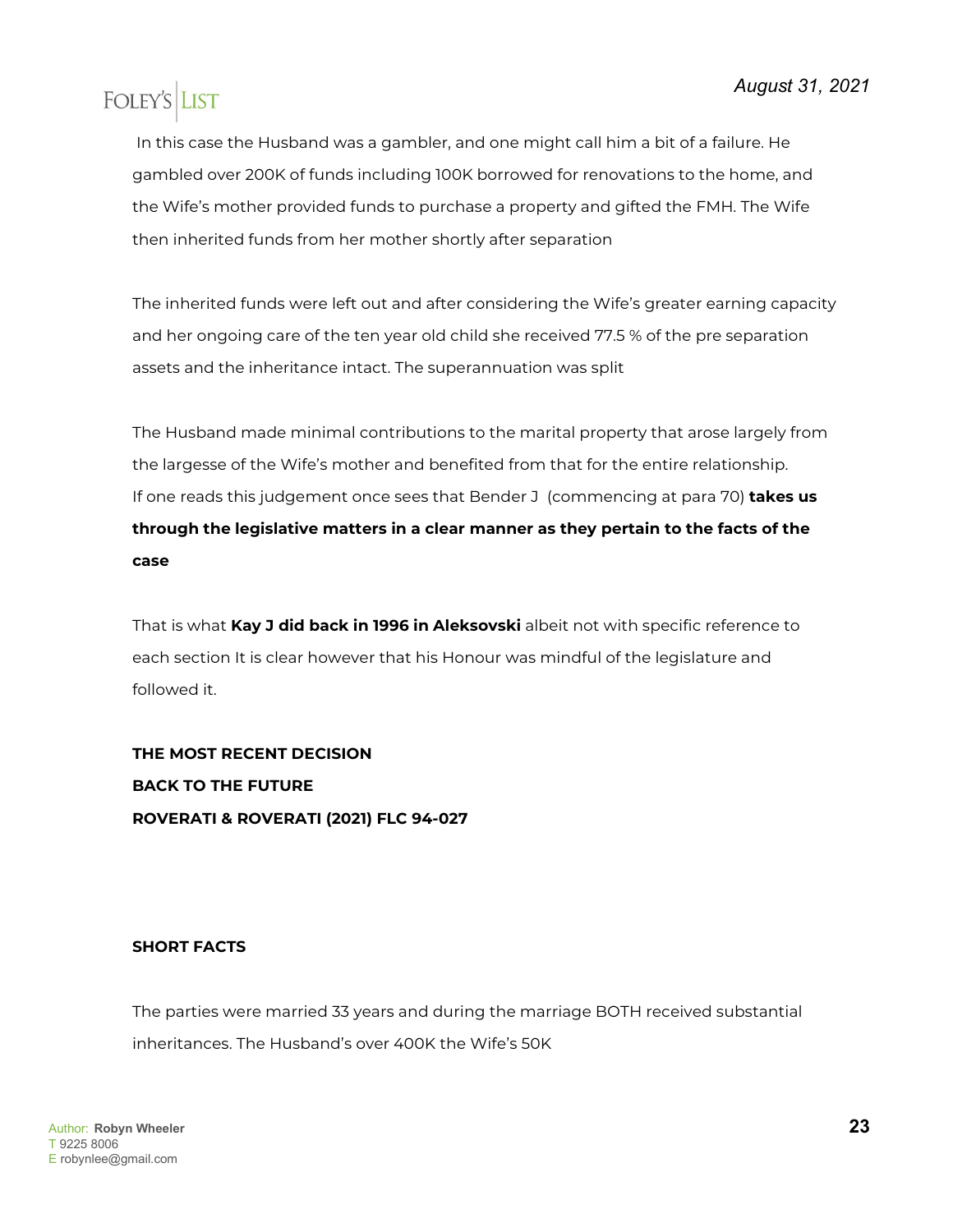The Husband's income from his inheritance was used towards expenses or reinvested, the Wife's income from hers was to go to the children or her siblings i.e. no benefit arose. At first instance the trial judge made a 50/50 contribution determination

The Husband appealed

Whilst the decision is based upon a lack of reasons it is clear that both Strickland and Ryan JJ held that there **was no recognition that around 30% at least of the assets at trial derived from the Husband's inheritance**

Austin J held that there were adequate reasons

**AND ( quoting the learned authors of CCH)** *"that whilst the capital value of the Husbands inheritance was greater , it had to be weighed HOLISTICALLY against all other contributions made over so many years Without being exhaustive, other material contributions included the wife's superior capital contribution at marriage (at [62]), the wife's longer history of paid employment (at [63]–[64]), and the wife's superior contribution as a homemaker and parent (at [82]–[86])".*

Curiously the end result was an increase from 50% to 55% to the Husband and that amounted to around 65K in the case

One presumes it cost more or about that to run the appeal

### **SO WHERE DOES THAT LEAVE US NOW??**

It is my contention that one MUST always turn to the legislation Remind oneself of the matters in section 79(2)79 (4) and then Section 75 and the mirror sections in the defacto law Set out your case fully under the relevant sections Read ALEKOVSKI